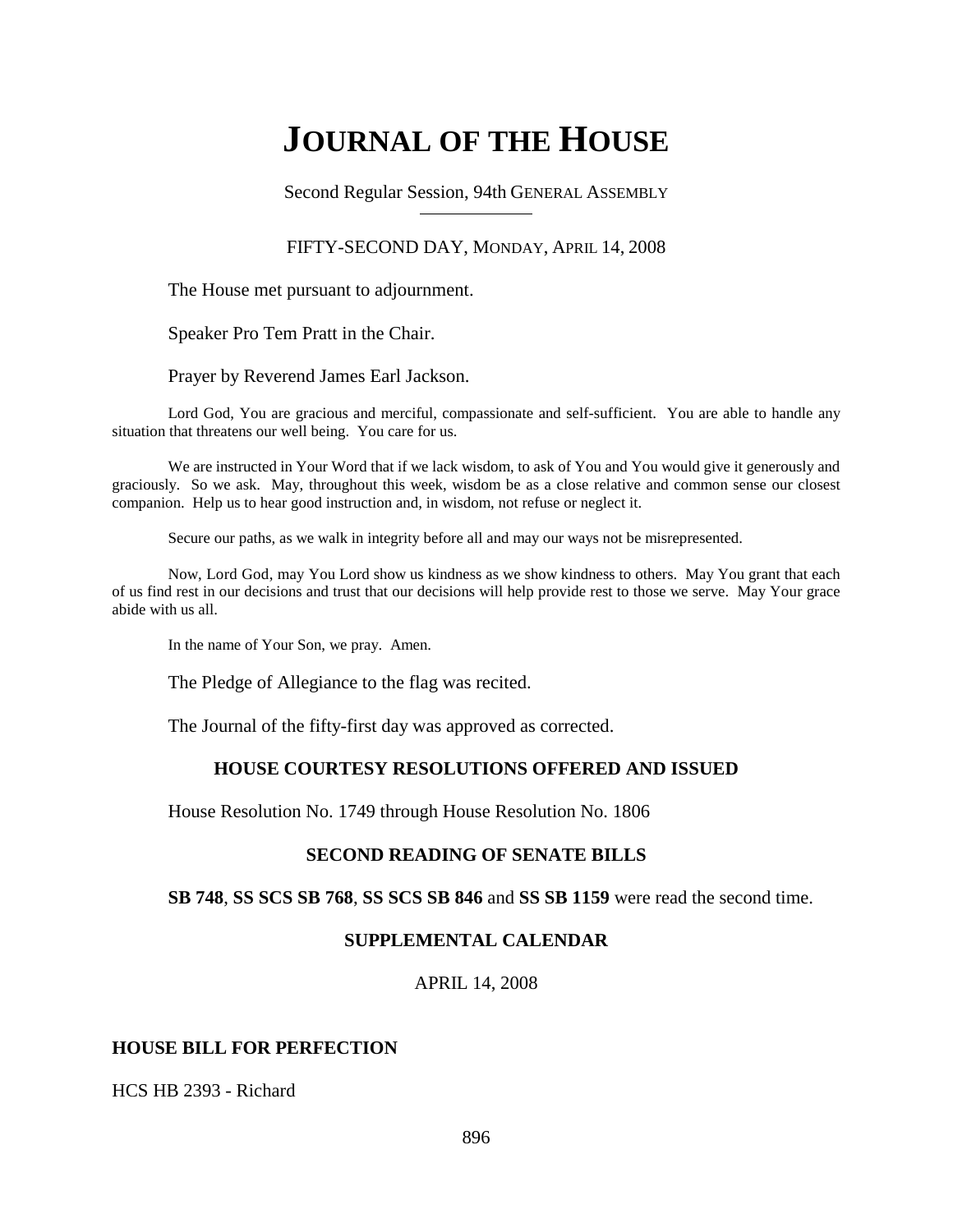#### **PERFECTION OF HOUSE BILL**

**HCS HB 2058**, relating to business development tax incentives, was taken up by Representative Pearce.

#### Representative Flook offered **House Amendment No. 1**.

#### *House Amendment No. 1*

AMEND House Committee Substitute for House Bill No. 2058, Page 1, In the Title, Line 2, by inserting after the number "135.967," the following:

"137.115, 137.1018,"; and

Further amend said bill, Page 1, In the Title, Line 3, by deleting the word "twelve" and inserting in lieu thereof the word "fourteen"; and

Further amend said bill, Page 1, Section A, Lines 1 and 3, by inserting after the number "135.967," on each of said lines the following:

"137.115, 137.1018,"; and

Further amend said bill, Page 1, Section A, Line 2, by deleting the word "twelve" and inserting in lieu thereof the word "fourteen"; and

Further amend said bill, Page 10, Section 135.967, Line 111, by inserting after said line the following:

"137.115. 1. All other laws to the contrary notwithstanding, the assessor or the assessor's deputies in all counties of this state including the city of St. Louis shall annually make a list of all real and tangible personal property taxable in the assessor's city, county, town or district. Except as otherwise provided in subsection 3 of this section and section 137.078, the assessor shall annually assess all personal property at thirty-three and one-third percent of its true value in money as of January first of each calendar year. The assessor shall annually assess all real property, including any new construction and improvements to real property, and possessor interests in real property at the percent of its true value in money set in subsection 5 of this section. **The true value in money of any possessor interest in real property in subclass (3), where such real property is on or adjacent to a commercial airport having a FAR Part 139 certification and owned by a political subdivision, shall be the otherwise applicable true value in money of any such possessor interest in real property, less the total dollar amount of costs paid by a party, other than the political subdivision, towards any new construction or improvements on such real property and which are included in the above-mentioned possessor interest, regardless of the year in which such costs were incurred or whether such costs were considered in any prior year.** The assessor shall annually assess all real property in the following manner: new assessed values shall be determined as of January first of each odd-numbered year and shall be entered in the assessor's books; those same assessed values shall apply in the following even-numbered year, except for new construction and property improvements which shall be valued as though they had been completed as of January first of the preceding odd-numbered year. The assessor may call at the office, place of doing business, or residence of each person required by this chapter to list property, and require the person to make a correct statement of all taxable tangible personal property owned by the person or under his or her care, charge or management, taxable in the county. On or before January first of each even-numbered year, the assessor shall prepare and submit a two-year assessment maintenance plan to the county governing body and the state tax commission for their respective approval or modification. The county governing body shall approve and forward such plan or its alternative to the plan to the state tax commission by February first. If the county governing body fails to forward the plan or its alternative to the plan to the state tax commission by February first, the assessor's plan shall be considered approved by the county governing body. If the state tax commission fails to approve a plan and if the state tax commission and the assessor and the governing body of the county involved are unable to resolve the differences, in order to receive state cost-share funds outlined in section 137.750, the county or the assessor shall petition the administrative hearing commission, by May first, to decide all matters in dispute regarding the assessment maintenance plan. Upon agreement of the parties, the matter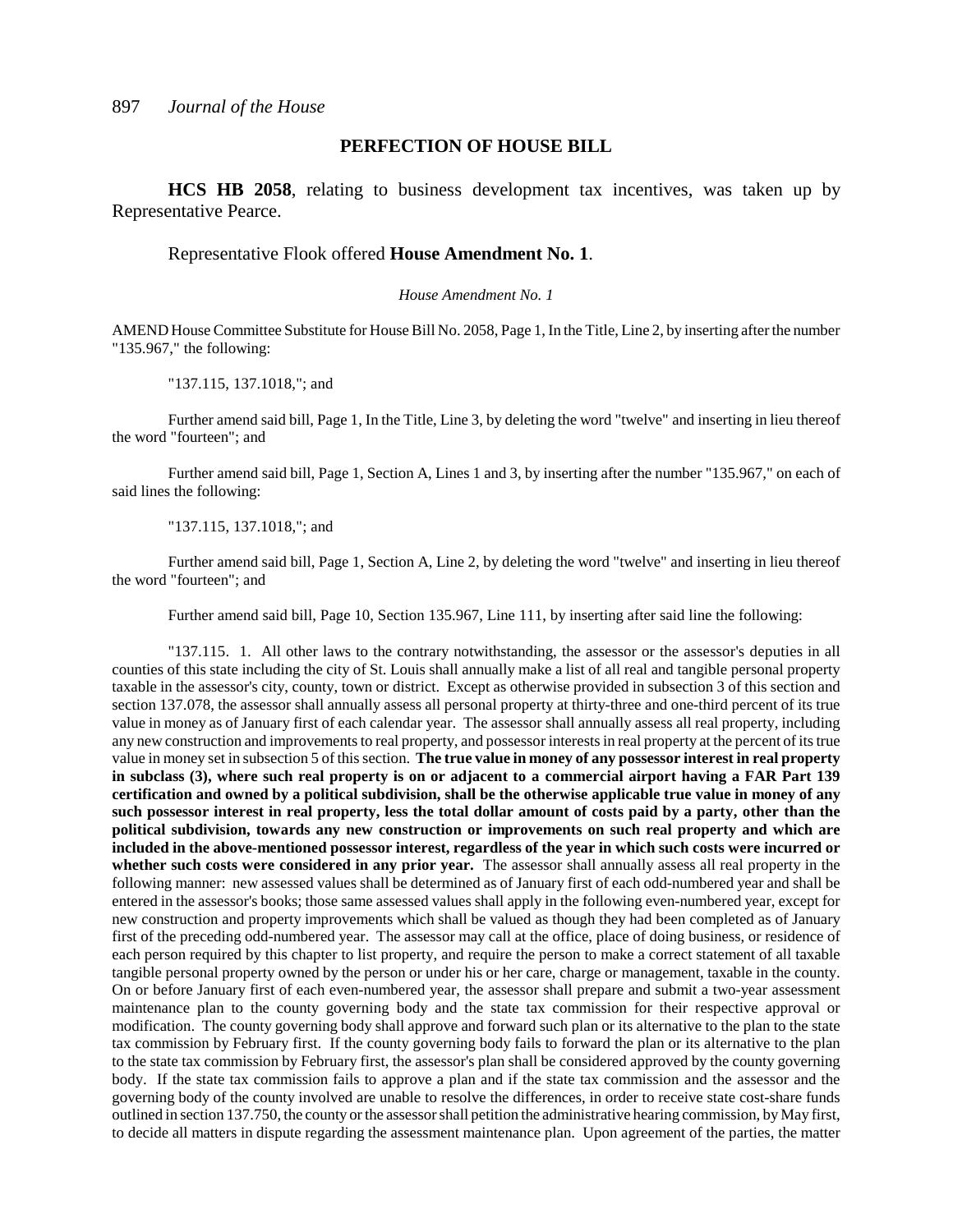may be stayed while the parties proceed with mediation or arbitration upon terms agreed to by the parties. The final decision of the administrative hearing commission shall be subject to judicial review in the circuit court of the county involved. In the event a valuation of subclass (1) real property within any county with a charter form of government, or within a city not within a county, is made by a computer, computer-assisted method or a computer program, the burden of proof, supported by clear, convincing and cogent evidence to sustain such valuation, shall be on the assessor at any hearing or appeal. In any such county, unless the assessor proves otherwise, there shall be a presumption that the assessment was made by a computer, computer-assisted method or a computer program. Such evidence shall include, but shall not be limited to, the following:

(1) The findings of the assessor based on an appraisal of the property by generally accepted appraisal techniques; and

(2) The purchase prices from sales of at least three comparable properties and the address or location thereof. As used in this **[**paragraph**] subdivision**, the word "comparable" means that:

(a) Such sale was closed at a date relevant to the property valuation; and

(b) Such properties are not more than one mile from the site of the disputed property, except where no similar properties exist within one mile of the disputed property, the nearest comparable property shall be used. Such property shall be within five hundred square feet in size of the disputed property, and resemble the disputed property in age, floor plan, number of rooms, and other relevant characteristics.

2. Assessors in each county of this state and the city of St. Louis may send personal property assessment forms through the mail.

3. The following items of personal property shall each constitute separate subclasses of tangible personal property and shall be assessed and valued for the purposes of taxation at the following percentages of their true value in money:

(1) Grain and other agricultural crops in an unmanufactured condition, one-half of one percent;

(2) Livestock, twelve percent;

(3) Farm machinery, twelve percent;

(4) Motor vehicles which are eligible for registration as and are registered as historic motor vehicles pursuant to section 301.131, RSMo, and aircraft which are at least twenty-five years old and which are used solely for noncommercial purposes and are operated less than fifty hours per year or aircraft that are home built from a kit, five percent;

(5) Poultry, twelve percent; and

(6) Tools and equipment used for pollution control and tools and equipment used in retooling for the purpose of introducing new product lines or used for making improvements to existing products by any company which is located in a state enterprise zone and which is identified by any standard industrial classification number cited in subdivision (6) of section 135.200, RSMo, twenty-five percent.

4. The person listing the property shall enter a true and correct statement of the property, in a printed blank prepared for that purpose. The statement, after being filled out, shall be signed and either affirmed or sworn to as provided in section 137.155. The list shall then be delivered to the assessor.

5. All subclasses of real property, as such subclasses are established in section 4(b) of article X of the Missouri Constitution and defined in section 137.016, shall be assessed at the following percentages of true value:

- (1) For real property in subclass (1), nineteen percent;
- (2) For real property in subclass (2), twelve percent; and
- (3) For real property in subclass (3), thirty-two percent.

6. Manufactured homes, as defined in section 700.010, RSMo, which are actually used as dwelling units shall be assessed at the same percentage of true value as residential real property for the purpose of taxation. The percentage of assessment of true value for such manufactured homes shall be the same as for residential real property. If the county collector cannot identify or find the manufactured home when attempting to attach the manufactured home for payment of taxes owed by the manufactured home owner, the county collector may request the county commission to have the manufactured home removed from the tax books, and such request shall be granted within thirty days after the request is made; however, the removal from the tax books does not remove the tax lien on the manufactured home if it is later identified or found. A manufactured home located in a manufactured home rental park, rental community or on real estate not owned by the manufactured home owner shall be considered personal property. A manufactured home located on real estate owned by the manufactured home owner may be considered real property.

7. Each manufactured home assessed shall be considered a parcel for the purpose of reimbursement pursuant to section 137.750, unless the manufactured home has been converted to real property in compliance with section 700.111, RSMo, and assessed as a realty improvement to the existing real estate parcel.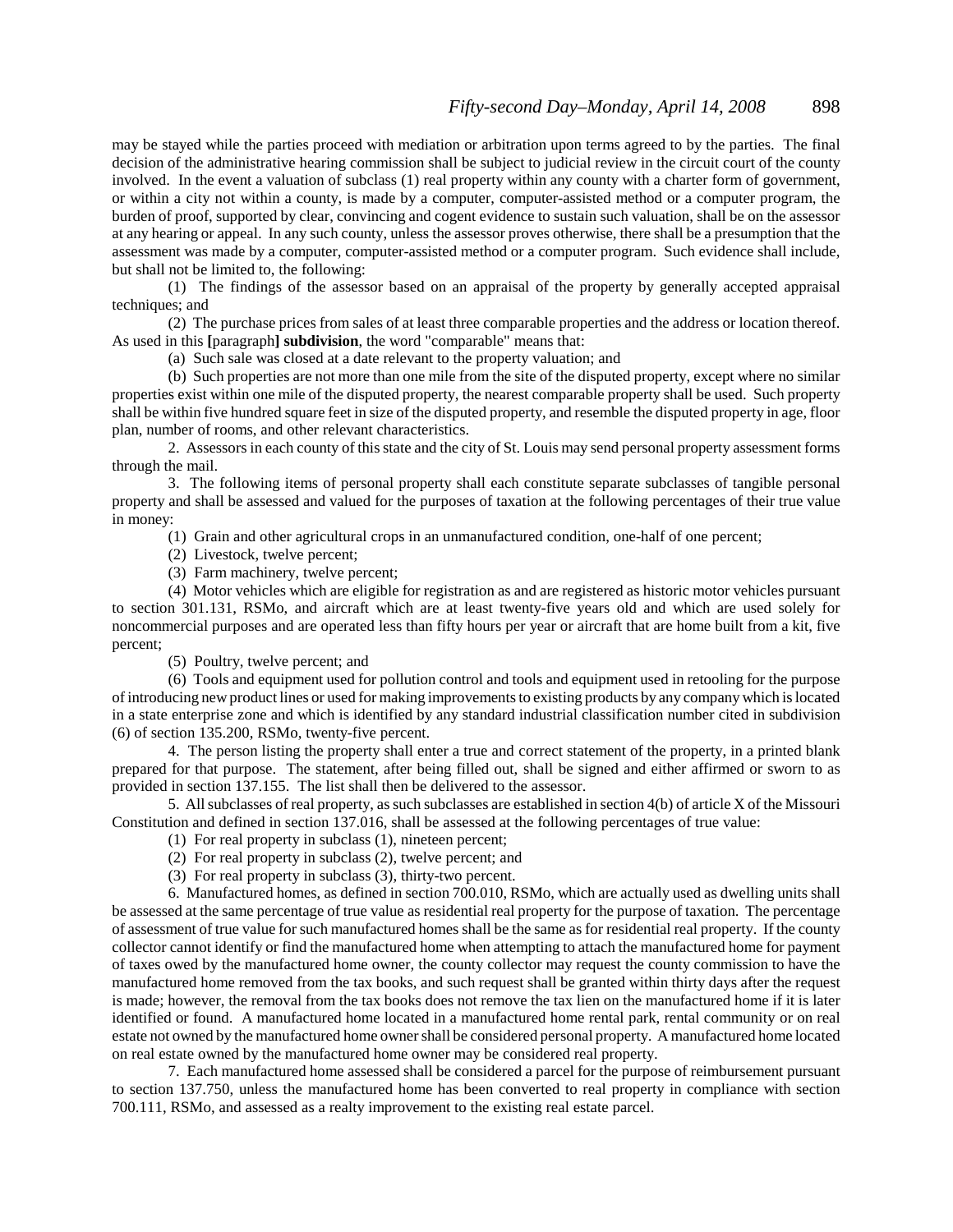8. Any amount of tax due and owing based on the assessment of a manufactured home shall be included on the personal property tax statement of the manufactured home owner unless the manufactured home has been converted to real property in compliance with section 700.111, RSMo, in which case the amount of tax due and owing on the assessment of the manufactured home as a realty improvement to the existing real estate parcel shall be included on the real property tax statement of the real estate owner.

9. The assessor of each county and each city not within a county shall use the trade-in value published in the October issue of the National Automobile Dealers' Association Official Used Car Guide, or its successor publication, as the recommended guide of information for determining the true value of motor vehicles described in such publication. In the absence of a listing for a particular motor vehicle in such publication, the assessor shall use such information or publications which in the assessor's judgment will fairly estimate the true value in money of the motor vehicle.

10. Before the assessor may increase the assessed valuation of any parcel of subclass (1) real property by more than fifteen percent since the last assessment, excluding increases due to new construction or improvements, the assessor shall conduct a physical inspection of such property.

11. If a physical inspection is required, pursuant to subsection 10 of this section, the assessor shall notify the property owner of that fact in writing and shall provide the owner clear written notice of the owner's rights relating to the physical inspection. If a physical inspection is required, the property owner may request that an interior inspection be performed during the physical inspection. The owner shall have no less than thirty days to notify the assessor of a request for an interior physical inspection.

12. A physical inspection, as required by subsection 10 of this section, shall include, but not be limited to, an on-site personal observation and review of all exterior portions of the land and any buildings and improvements to which the inspector has or may reasonably and lawfully gain external access, and shall include an observation and review of the interior of any buildings or improvements on the property upon the timely request of the owner pursuant to subsection 11 of this section. Mere observation of the property via a "drive-by inspection" or the like shall not be considered sufficient to constitute a physical inspection as required by this section.

13. The provisions of subsections 11 and 12 of this section shall only apply in any county with a charter form of government with more than one million inhabitants.

14. A county or city collector may accept credit cards as proper form of payment of outstanding property tax or license due. No county or city collector may charge surcharge for payment by credit card which exceeds the fee or surcharge charged by the credit card bank, processor, or issuer for its service. A county or city collector may accept payment by electronic transfers of funds in payment of any tax or license and charge the person making such payment a fee equal to the fee charged the county by the bank, processor, or issuer of such electronic payment.

15. Any county or city not within a county in this state may, by an affirmative vote of the governing body of such county, opt out of the provisions of this section and sections 137.073, 138.060, and 138.100, RSMo, as enacted by house bill no. 1150 of the ninety-first general assembly, second regular session and section 137.073 as modified by **[**this act**] house committee substitute for senate substitute for senate committee substitute for senate bill no. 960, ninety-second general assembly, second regular session**, for the next year of the general reassessment, prior to January first of any year. No county or city not within a county shall exercise this opt-out provision after implementing the provisions of this section and sections 137.073, 138.060, and 138.100, RSMo, as enacted by house bill no. 1150 of the ninety-first general assembly, second regular session and section 137.073 as modified by **[**this act**] house committee substitute for senate substitute for senate committee substitute for senate bill no. 960, ninety-second general assembly, second regular session**, in a year of general reassessment. For the purposes of applying the provisions of this subsection, a political subdivision contained within two or more counties where at least one of such counties has opted out and at least one of such counties has not opted out shall calculate a single tax rate as in effect prior to the enactment of house bill no. 1150 of the ninety-first general assembly, second regular session. A governing body of a city not within a county or a county that has opted out under the provisions of this subsection may choose to implement the provisions of this section and sections 137.073, 138.060, and 138.100, RSMo, as enacted by house bill no. 1150 of the ninety-first general assembly, second regular session, and section 137.073 as modified by **[**this act**] house committee substitute for senate substitute for senate committee substitute for senate bill no. 960, ninety-second general assembly, second regular session**, for the next year of general reassessment, by an affirmative vote of the governing body prior to December thirty-first of any year.

16. The governing body of any city of the third classification with more than twenty-six thousand three hundred but fewer than twenty-six thousand seven hundred inhabitants located in any county that has exercised its authority to opt out under subsection 15 of this section may levy separate and differing tax rates for real and personal property only if such city bills and collects its own property taxes or satisfies the entire cost of the billing and collection of such separate and differing tax rates. Such separate and differing rates shall not exceed such city's tax rate ceiling.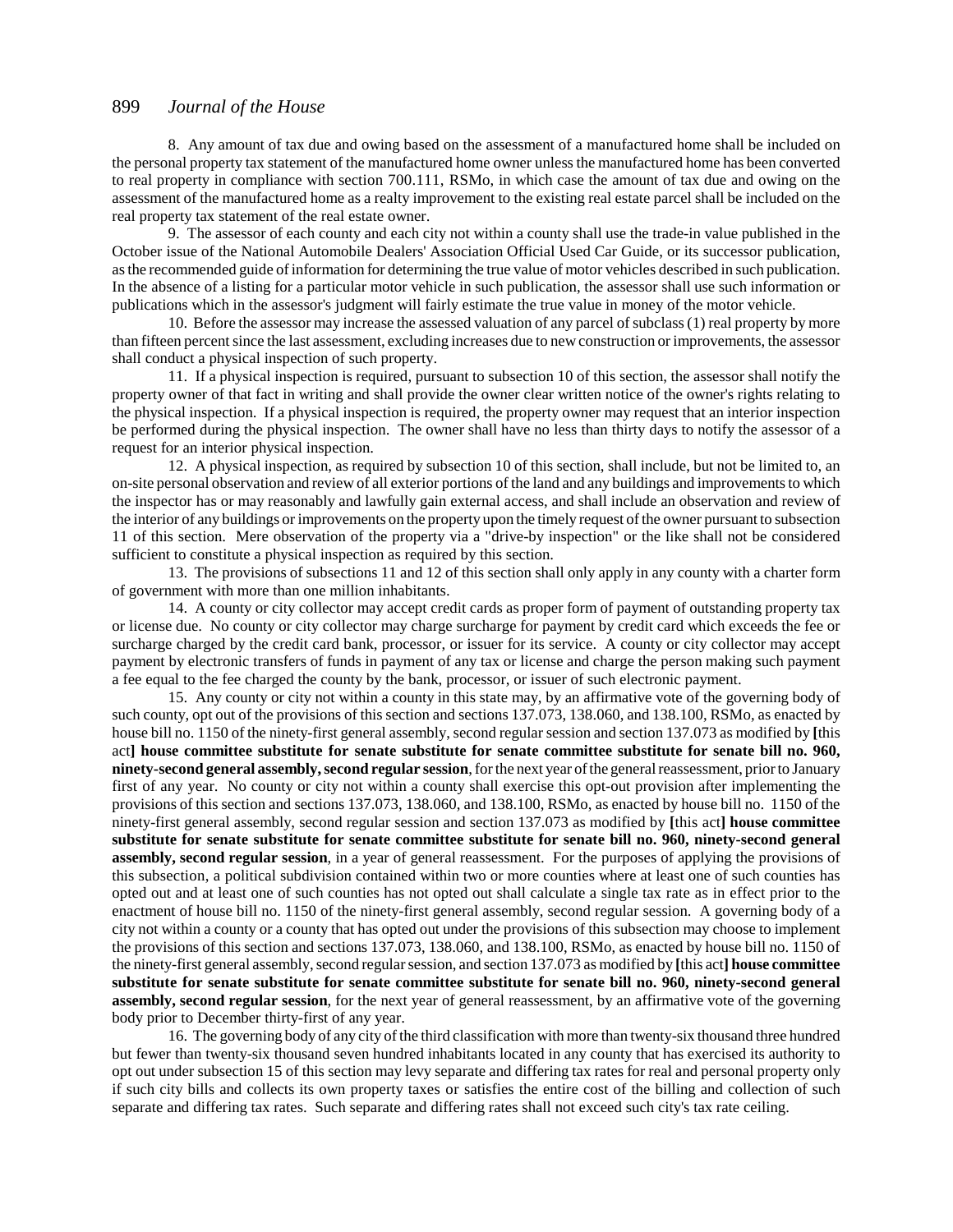137.1018. 1. The commission shall ascertain the statewide average rate of property taxes levied the preceding year, based upon the total assessed valuation of the railroad and street railway companies and the total property taxes levied upon the railroad and street railway companies. It shall determine total property taxes levied from reports prescribed by the commission from the railroad and street railway companies. Total taxes levied shall not include revenues from the surtax on subclass three real property.

2. The commission shall report its determination of average property tax rate for the preceding year, together with the taxable distributable assessed valuation of each freight line company for the current year to the director no later than October first of each year.

3. Taxes on property of such freight line companies shall be collected at the state level by the director on behalf of the counties and other local public taxing entities and shall be distributed in accordance with sections 137.1021 and 137.1024. The director shall tax such property based upon the distributable assessed valuation attributable to Missouri of each freight line company, using the average tax rate for the preceding year of the railroad and street railway companies certified by the commission. Such tax shall be due and payable on or before December thirty-first of the year levied and, if it becomes delinquent, shall be subject to a penalty equal to that specified in section 140.100, RSMo.

**4. (1) As used in this subsection, the following terms mean:**

**(a) "Eligible expenses", expenses incurred in this state to manufacture, maintain, or improve a freight line company's qualified rolling stock;**

**(b) "Qualified rolling stock", any freight, stock, refrigerator, or other railcars subject to the tax levied under this section.**

**(2) For all taxable years beginning on or after January 1, 2009, a freight line company shall be allowed a credit against the tax levied under this section for the applicable tax year. The tax credit amount shall be equal to the amount of eligible expenses incurred during the calendar year immediately preceding the tax year for which the credit under this section is claimed. The amount of the tax credit issued shall not exceed the freight line company's liability for the tax levied under this section for the tax year for which the credit is claimed.**

**(3) A freight line company may apply for the credit by submitting to the commission an application in the form prescribed by the state tax commission.**

**(4) The state shall reimburse, on an annual basis, any political subdivision of this state for any decrease in revenue due to the provisions of this section.**"; and

Further amend said title, enacting clause and intersectional references accordingly.

Representative Pearce offered **House Substitute Amendment No. 1 for House Amendment No. 1**.

> *House Substitute Amendment No. 1 for House Amendment No. 1*

AMEND House Committee Substitute for House Bill No. 2058, Page 1, In the Title, Line 2, by inserting after the number "135.967," the following:

"137.115, 137.1018,"; and

Further amend said bill, Page 1, In the Title, Line 3, by deleting the word "twelve" and inserting in lieu thereof the word "fourteen"; and

Further amend said bill, Page 1, Section A, Lines 1 and 3, by inserting after the number "135.967," on each of said lines the following:

"137.115, 137.1018,"; and

Further amend said bill, Page 1, Section A, Line 2, by deleting the word "twelve" and inserting in lieu thereof the word "fourteen"; and

Further amend said bill, Page 10, Section 135.967, Line 111, by inserting after said line the following: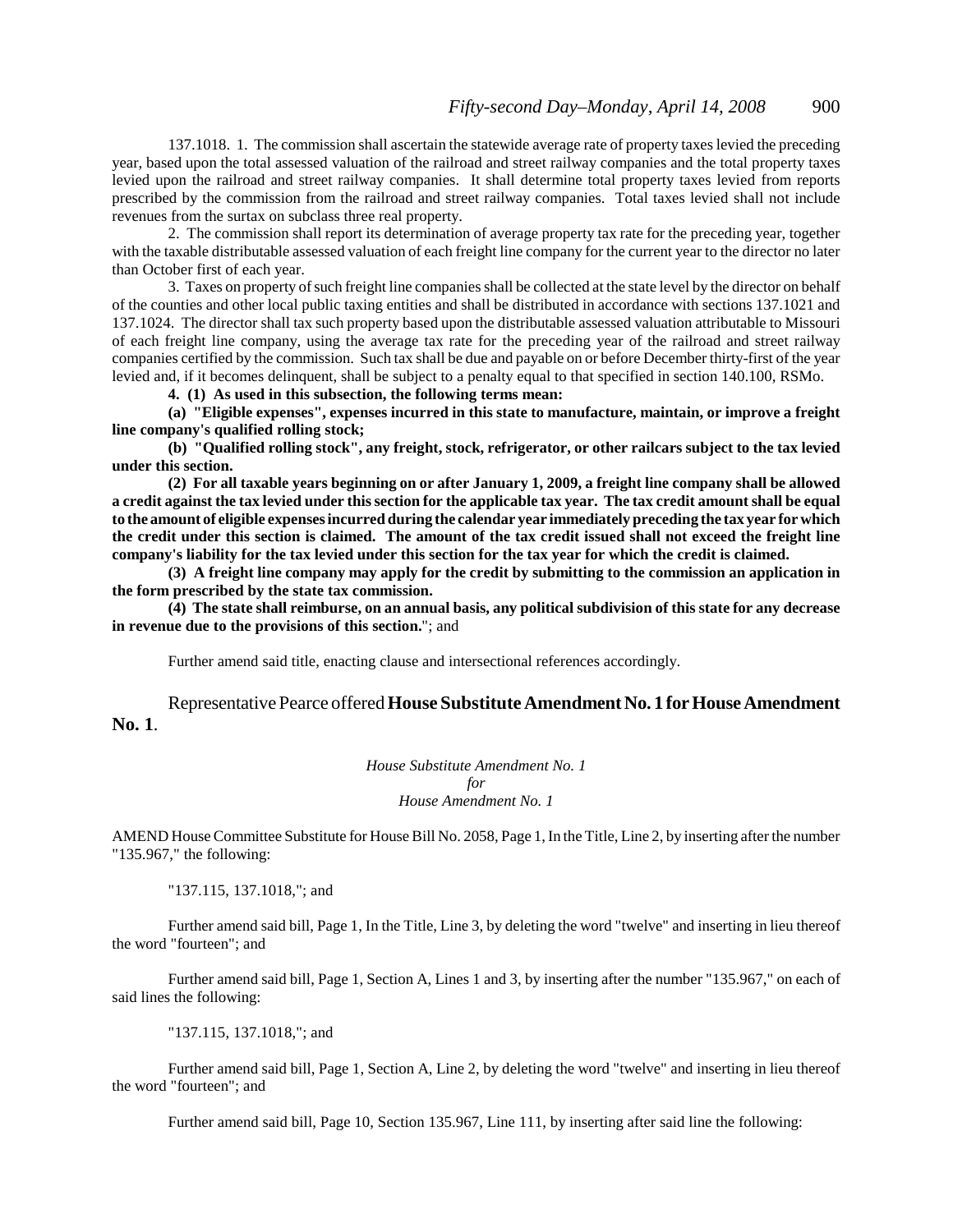"137.115. 1. All other laws to the contrary notwithstanding, the assessor or the assessor's deputies in all counties of this state including the city of St. Louis shall annually make a list of all real and tangible personal property taxable in the assessor's city, county, town or district. Except as otherwise provided in subsection 3 of this section and section 137.078, the assessor shall annually assess all personal property at thirty-three and one-third percent of its true value in money as of January first of each calendar year. The assessor shall annually assess all real property, including any new construction and improvements to real property, and possessor interests in real property at the percent of its true value in money set in subsection 5 of this section. **The true value in money of any possessor interest in real property in subclass (3), where such real property is on or lies within the ultimate airport boundary as shown by a federal airport layout plan, as defined by 14 CFR 151.5 of a commercial airport having a FAR Part 139 certification and owned by a political subdivision, shall be the otherwise applicable true value in money of any such possessor interest in real property, less the total dollar amount of costs paid by a party, other than the political subdivision, towards any new construction or improvements on such real property and which are included in the abovementioned possessor interest, regardless of the year in which such costs were incurred or whether such costs were considered in any prior year.** The assessor shall annually assess all real property in the following manner: new assessed values shall be determined as of January first of each odd-numbered year and shall be entered in the assessor's books; those same assessed values shall apply in the following even-numbered year, except for new construction and property improvements which shall be valued as though they had been completed as of January first of the preceding odd-numbered year. The assessor may call at the office, place of doing business, or residence of each person required by this chapter to list property, and require the person to make a correct statement of all taxable tangible personal property owned by the person or under his or her care, charge or management, taxable in the county. On or before January first of each even-numbered year, the assessor shall prepare and submit a two-year assessment maintenance plan to the county governing body and the state tax commission for their respective approval or modification. The county governing body shall approve and forward such plan or its alternative to the plan to the state tax commission by February first. If the county governing body fails to forward the plan or its alternative to the plan to the state tax commission by February first, the assessor's plan shall be considered approved by the county governing body. If the state tax commission fails to approve a plan and if the state tax commission and the assessor and the governing body of the county involved are unable to resolve the differences, in order to receive state cost-share funds outlined in section 137.750, the county or the assessor shall petition the administrative hearing commission, by May first, to decide all matters in dispute regarding the assessment maintenance plan. Upon agreement of the parties, the matter may be stayed while the parties proceed with mediation or arbitration upon terms agreed to by the parties. The final decision of the administrative hearing commission shall be subject to judicial review in the circuit court of the county involved. In the event a valuation of subclass (1) real property within any county with a charter form of government, or within a city not within a county, is made by a computer, computer-assisted method or a computer program, the burden of proof, supported by clear, convincing and cogent evidence to sustain such valuation, shall be on the assessor at any hearing or appeal. In any such county, unless the assessor proves otherwise, there shall be a presumption that the assessment was made by a computer, computer-assisted method or a computer program. Such evidence shall include, but shall not be limited to, the following:

(1) The findings of the assessor based on an appraisal of the property by generally accepted appraisal techniques; and

(2) The purchase prices from sales of at least three comparable properties and the address or location thereof. As used in this **[**paragraph**] subdivision**, the word "comparable" means that:

(a) Such sale was closed at a date relevant to the property valuation; and

(b) Such properties are not more than one mile from the site of the disputed property, except where no similar properties exist within one mile of the disputed property, the nearest comparable property shall be used. Such property shall be within five hundred square feet in size of the disputed property, and resemble the disputed property in age, floor plan, number of rooms, and other relevant characteristics.

2. Assessors in each county of this state and the city of St. Louis may send personal property assessment forms through the mail.

3. The following items of personal property shall each constitute separate subclasses of tangible personal property and shall be assessed and valued for the purposes of taxation at the following percentages of their true value in money:

(1) Grain and other agricultural crops in an unmanufactured condition, one-half of one percent;

(2) Livestock, twelve percent;

(3) Farm machinery, twelve percent;

(4) Motor vehicles which are eligible for registration as and are registered as historic motor vehicles pursuant to section 301.131, RSMo, and aircraft which are at least twenty-five years old and which are used solely for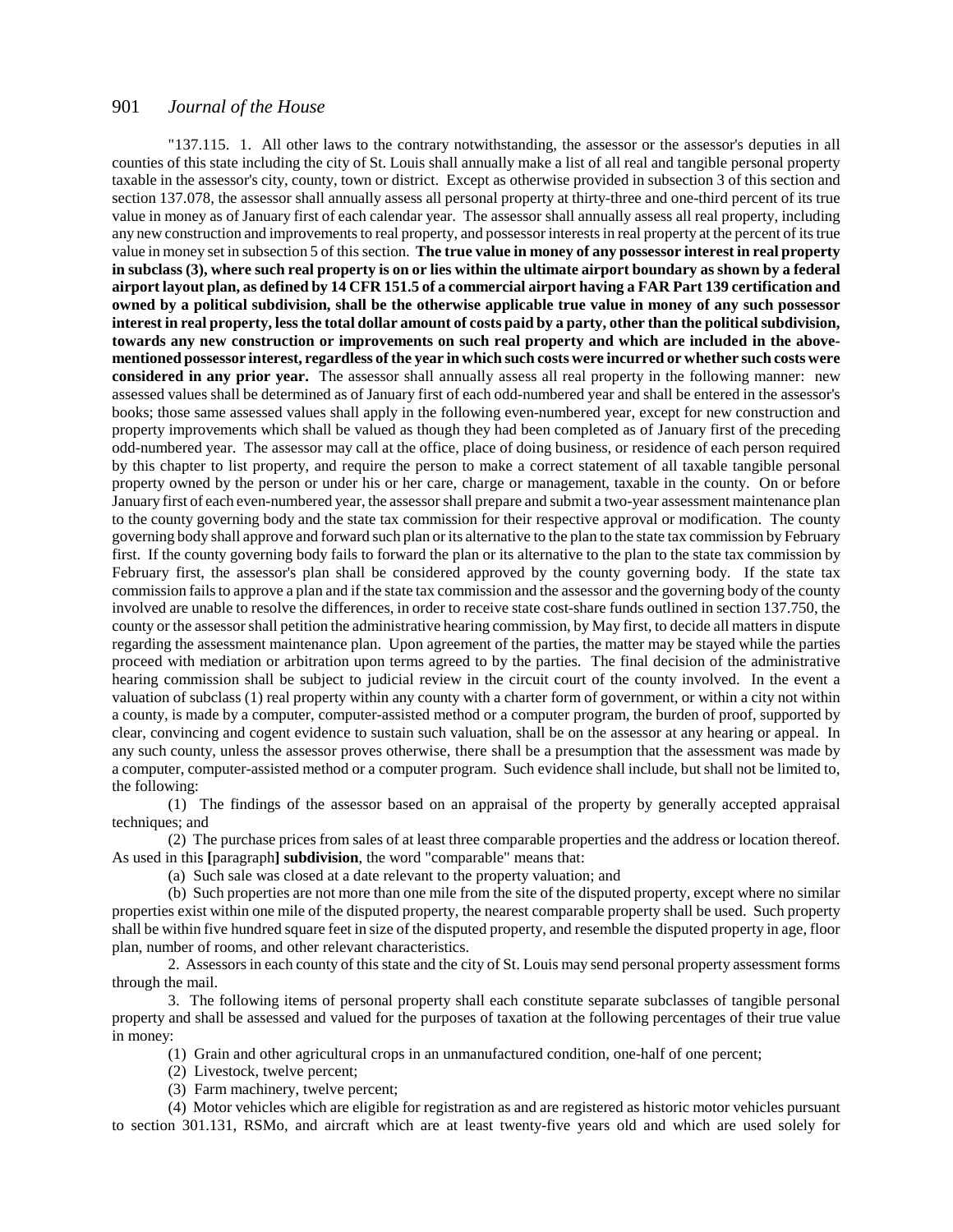noncommercial purposes and are operated less than fifty hours per year or aircraft that are home built from a kit, five percent;

(5) Poultry, twelve percent; and

(6) Tools and equipment used for pollution control and tools and equipment used in retooling for the purpose of introducing new product lines or used for making improvements to existing products by any company which is located in a state enterprise zone and which is identified by any standard industrial classification number cited in subdivision (6) of section 135.200, RSMo, twenty-five percent.

4. The person listing the property shall enter a true and correct statement of the property, in a printed blank prepared for that purpose. The statement, after being filled out, shall be signed and either affirmed or sworn to as provided in section 137.155. The list shall then be delivered to the assessor.

5. All subclasses of real property, as such subclasses are established in section 4(b) of article X of the Missouri Constitution and defined in section 137.016, shall be assessed at the following percentages of true value:

- (1) For real property in subclass (1), nineteen percent;
- (2) For real property in subclass (2), twelve percent; and
- (3) For real property in subclass (3), thirty-two percent.

6. Manufactured homes, as defined in section 700.010, RSMo, which are actually used as dwelling units shall be assessed at the same percentage of true value as residential real property for the purpose of taxation. The percentage of assessment of true value for such manufactured homes shall be the same as for residential real property. If the county collector cannot identify or find the manufactured home when attempting to attach the manufactured home for payment of taxes owed by the manufactured home owner, the county collector may request the county commission to have the manufactured home removed from the tax books, and such request shall be granted within thirty days after the request is made; however, the removal from the tax books does not remove the tax lien on the manufactured home if it is later identified or found. A manufactured home located in a manufactured home rental park, rental community or on real estate not owned by the manufactured home owner shall be considered personal property. A manufactured home located on real estate owned by the manufactured home owner may be considered real property.

7. Each manufactured home assessed shall be considered a parcel for the purpose of reimbursement pursuant to section 137.750, unless the manufactured home has been converted to real property in compliance with section 700.111, RSMo, and assessed as a realty improvement to the existing real estate parcel.

8. Any amount of tax due and owing based on the assessment of a manufactured home shall be included on the personal property tax statement of the manufactured home owner unless the manufactured home has been converted to real property in compliance with section 700.111, RSMo, in which case the amount of tax due and owing on the assessment of the manufactured home as a realty improvement to the existing real estate parcel shall be included on the real property tax statement of the real estate owner.

9. The assessor of each county and each city not within a county shall use the trade-in value published in the October issue of the National Automobile Dealers' Association Official Used Car Guide, or its successor publication, as the recommended guide of information for determining the true value of motor vehicles described in such publication. In the absence of a listing for a particular motor vehicle in such publication, the assessor shall use such information or publications which in the assessor's judgment will fairly estimate the true value in money of the motor vehicle.

10. Before the assessor may increase the assessed valuation of any parcel of subclass (1) real property by more than fifteen percent since the last assessment, excluding increases due to new construction or improvements, the assessor shall conduct a physical inspection of such property.

11. If a physical inspection is required, pursuant to subsection 10 of this section, the assessor shall notify the property owner of that fact in writing and shall provide the owner clear written notice of the owner's rights relating to the physical inspection. If a physical inspection is required, the property owner may request that an interior inspection be performed during the physical inspection. The owner shall have no less than thirty days to notify the assessor of a request for an interior physical inspection.

12. A physical inspection, as required by subsection 10 of this section, shall include, but not be limited to, an on-site personal observation and review of all exterior portions of the land and any buildings and improvements to which the inspector has or may reasonably and lawfully gain external access, and shall include an observation and review of the interior of any buildings or improvements on the property upon the timely request of the owner pursuant to subsection 11 of this section. Mere observation of the property via a "drive-by inspection" or the like shall not be considered sufficient to constitute a physical inspection as required by this section.

13. The provisions of subsections 11 and 12 of this section shall only apply in any county with a charter form of government with more than one million inhabitants.

14. A county or city collector may accept credit cards as proper form of payment of outstanding property tax or license due. No county or city collector may charge surcharge for payment by credit card which exceeds the fee or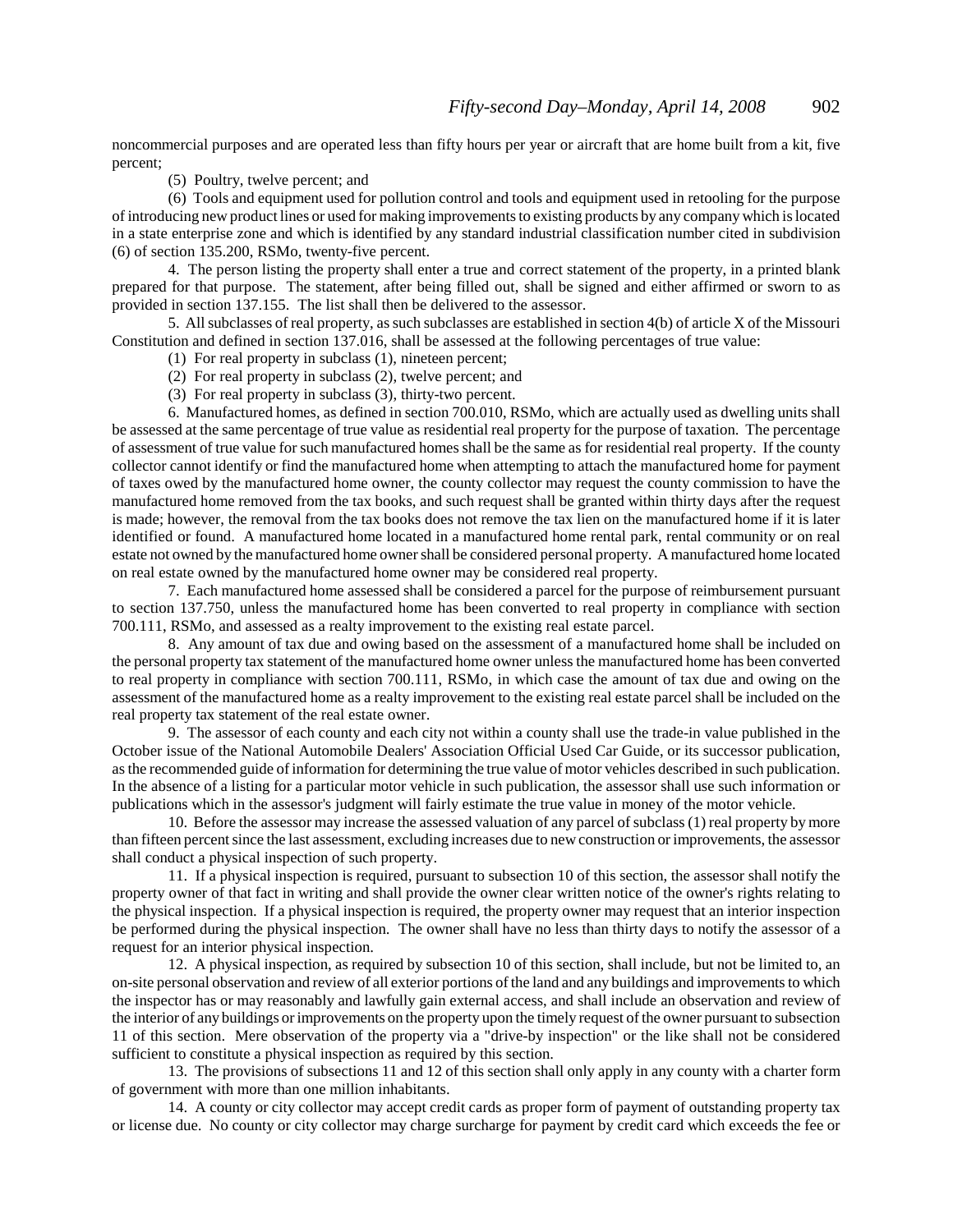surcharge charged by the credit card bank, processor, or issuer for its service. A county or city collector may accept payment by electronic transfers of funds in payment of any tax or license and charge the person making such payment a fee equal to the fee charged the county by the bank, processor, or issuer of such electronic payment.

15. Any county or city not within a county in this state may, by an affirmative vote of the governing body of such county, opt out of the provisions of this section and sections 137.073, 138.060, and 138.100, RSMo, as enacted by house bill no. 1150 of the ninety-first general assembly, second regular session and section 137.073 as modified by **[**this act**] house committee substitute for senate substitute for senate committee substitute for senate bill no. 960, ninety-second general assembly, second regular session**, for the next year of the general reassessment, prior to January first of any year. No county or city not within a county shall exercise this opt-out provision after implementing the provisions of this section and sections 137.073, 138.060, and 138.100, RSMo, as enacted by house bill no. 1150 of the ninety-first general assembly, second regular session and section 137.073 as modified by **[**this act**] house committee substitute for senate substitute for senate committee substitute for senate bill no. 960, ninety-second general assembly, second regular session**, in a year of general reassessment. For the purposes of applying the provisions of this subsection, a political subdivision contained within two or more counties where at least one of such counties has opted out and at least one of such counties has not opted out shall calculate a single tax rate as in effect prior to the enactment of house bill no. 1150 of the ninety-first general assembly, second regular session. A governing body of a city not within a county or a county that has opted out under the provisions of this subsection may choose to implement the provisions of this section and sections 137.073, 138.060, and 138.100, RSMo, as enacted by house bill no. 1150 of the ninety-first general assembly, second regular session, and section 137.073 as modified by **[**this act**] house committee substitute for senate substitute for senate committee substitute for senate bill no. 960, ninety-second general assembly, second regular session**, for the next year of general reassessment, by an affirmative vote of the governing body prior to December thirty-first of any year.

16. The governing body of any city of the third classification with more than twenty-six thousand three hundred but fewer than twenty-six thousand seven hundred inhabitants located in any county that has exercised its authority to opt out under subsection 15 of this section may levy separate and differing tax rates for real and personal property only if such city bills and collects its own property taxes or satisfies the entire cost of the billing and collection of such separate and differing tax rates. Such separate and differing rates shall not exceed such city's tax rate ceiling.

137.1018. 1. The commission shall ascertain the statewide average rate of property taxes levied the preceding year, based upon the total assessed valuation of the railroad and street railway companies and the total property taxes levied upon the railroad and street railway companies. It shall determine total property taxes levied from reports prescribed by the commission from the railroad and street railway companies. Total taxes levied shall not include revenues from the surtax on subclass three real property.

2. The commission shall report its determination of average property tax rate for the preceding year, together with the taxable distributable assessed valuation of each freight line company for the current year to the director no later than October first of each year.

3. Taxes on property of such freight line companies shall be collected at the state level by the director on behalf of the counties and other local public taxing entities and shall be distributed in accordance with sections 137.1021 and 137.1024. The director shall tax such property based upon the distributable assessed valuation attributable to Missouri of each freight line company, using the average tax rate for the preceding year of the railroad and street railway companies certified by the commission. Such tax shall be due and payable on or before December thirty-first of the year levied and, if it becomes delinquent, shall be subject to a penalty equal to that specified in section 140.100, RSMo.

**4. (1) As used in this subsection, the following terms mean:**

**(a) "Eligible expenses", expenses incurred in this state to manufacture, maintain, or improve a freight line company's qualified rolling stock;**

**(b) "Qualified rolling stock", any freight, stock, refrigerator, or other railcars subject to the tax levied under this section.**

**(2) For all taxable years beginning on or after January 1, 2009, a freight line company shall be allowed a credit against the tax levied under this section for the applicable tax year. The tax credit amount shall be equal to the amount of eligible expenses incurred during the calendar year immediately preceding the tax year for which the credit under this section is claimed. The amount of the tax credit issued shall not exceed the freight line company's liability for the tax levied under this section for the tax year for which the credit is claimed.**

**(3) A freight line company may apply for the credit by submitting to the commission an application in the form prescribed by the state tax commission.**

**(4) The state shall reimburse, on an annual basis, any political subdivision of this state for any decrease in revenue due to the provisions of this section.**"; and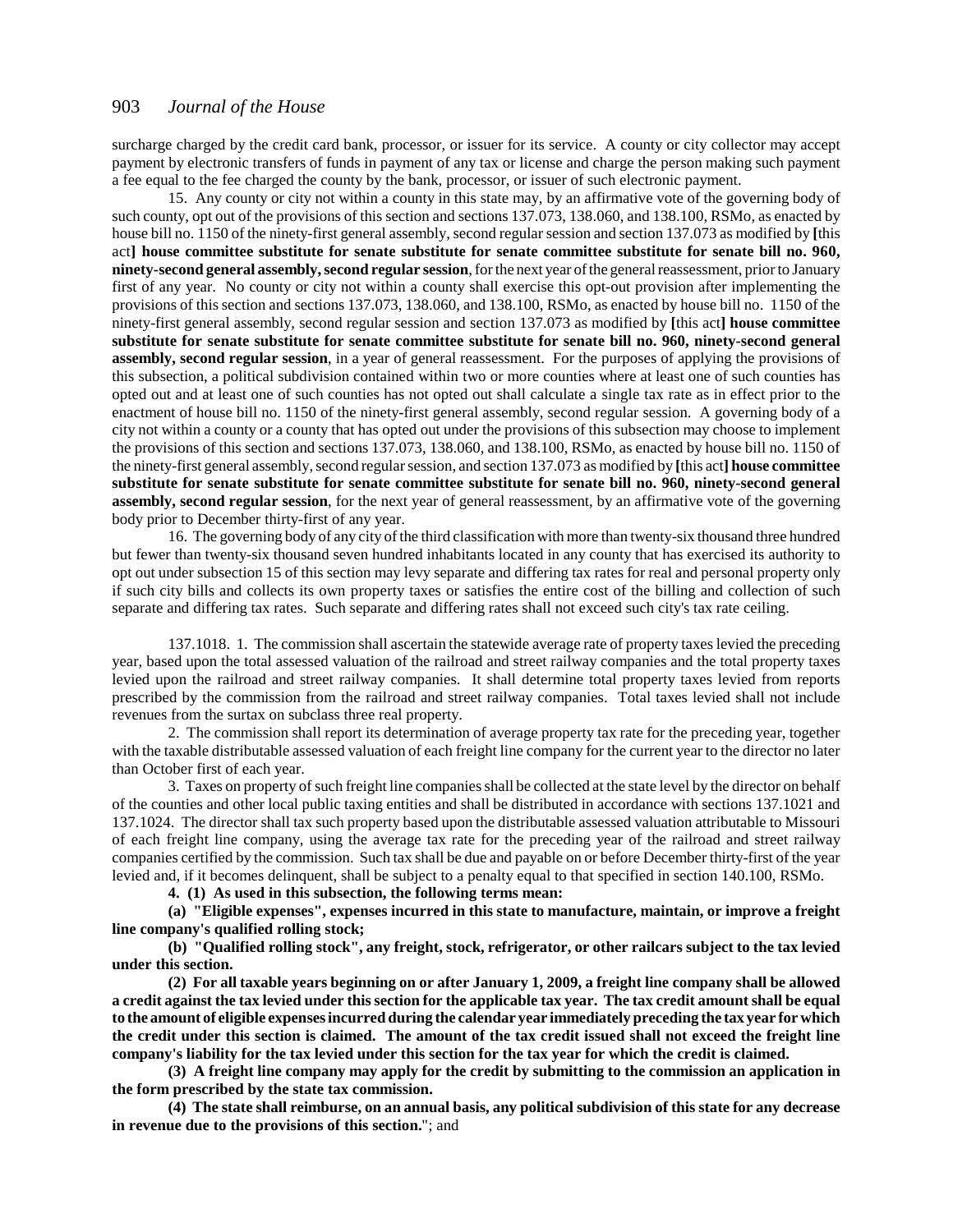Further amend said bill, Section 348.273, Page 11, Line 1, by inserting after all of said line the following:

"**(1) "Department", the Missouri department of economic development;**" and renumber subsequent subsections accordingly; and

Further amend said page, Line 12, by deleting the words "**Missouri technology**" and inserting in lieu thereof the following:

#### "**department;**"; and

Further amend said page, Line 13, by deleting all of said line; and

Further amend said page, Line 28, by deleting the words "**Missouri technology corporation**" and inserting in lieu thereof the word:

"**department**"; and

Further amend said bill, Section 348.274, Page 12, Line 1, by deleting the words "**Missouri technology corporation**" and inserting in lieu thereof the word:

"**department**"; and

Further amend said page, Line 3, by deleting the words "**Missouri technology**" and inserting in lieu thereof the word "**department**"; and

Further amend said page, Line 4, by deleting the word "**corporation**"; and

Further amend said page, Line 14, by deleting the word "**Missouri**" and inserting in lieu thereof the word "**department**"; and

Further amend said page, Line 15, by deleting the words "**technology corporation**"; and

Further amend said page, Line 17, by deleting the words "**Missouri technology corporation**" and inserting in lieu thereof the words "**the department**"; and

Further amend said page, Line 18, by deleting the word "**Missouri**" and inserting in lieu thereof the word "**department**"; and

Further amend said page, Line 19, by deleting the words "**technology corporation**"; and

Further amend said section, Page 13, Line 33, by deleting the words "**Missouri technology corporation**" and inserting in lieu thereof the word "**department**"; and

Further amend said section, Page 14, Line 63, by deleting the word "**Missouri**" and inserting in lieu thereof the word "**department**"; and

Further amend said page, Line 64, by deleting the words "**technology corporation**"; and

Further amend said page, Line 65, by deleting the word "**executive**"; and

Further amend said line, by deleting the words "**Missouri technology**" and inserting in lieu thereof the word "**department**"; and

Further amend said page, Line 66, by deleting the word "**corporation**"; and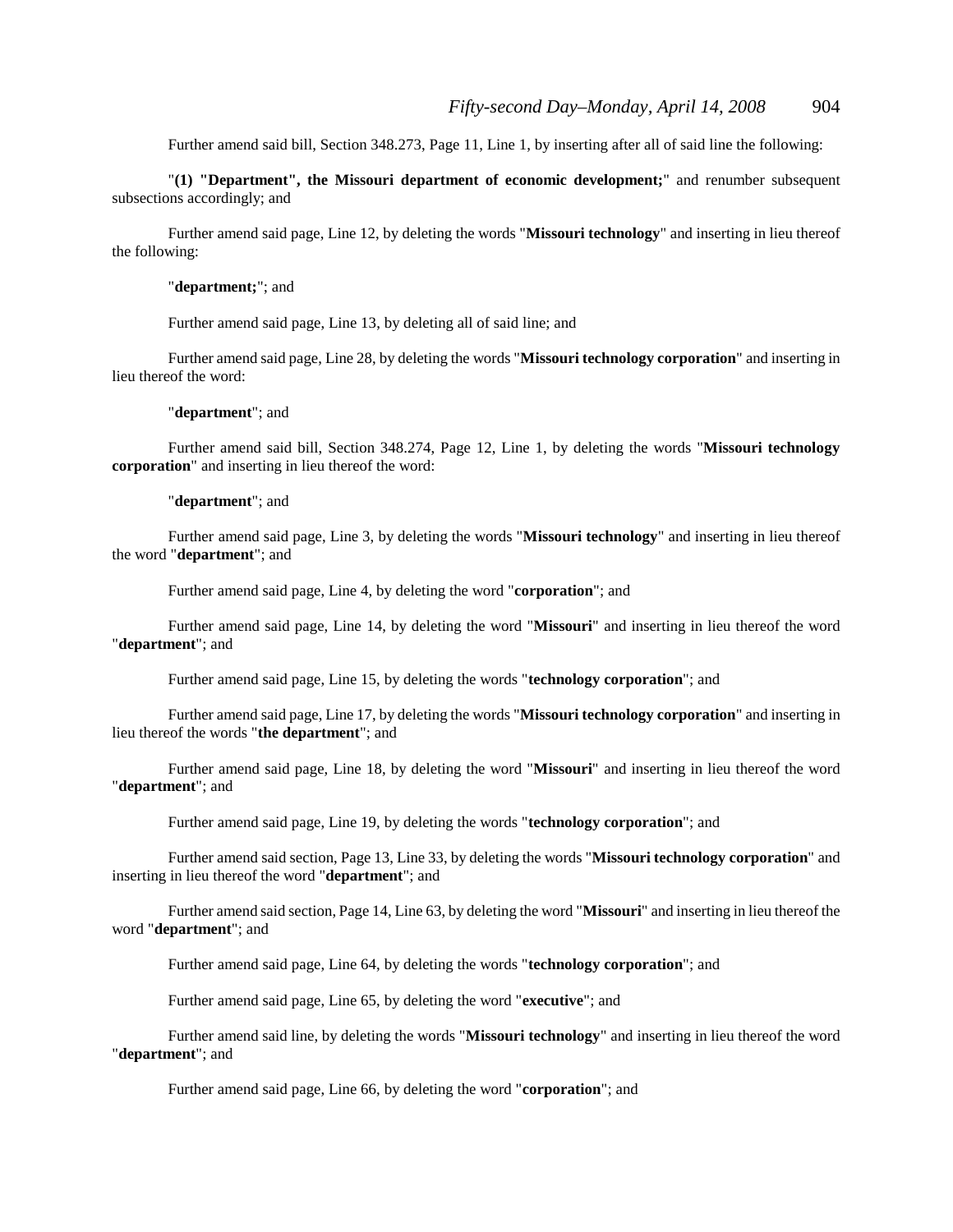Further amend said page, Line 74, by deleting the words "**Missouri technology corporation**" and inserting in lieu thereof the word "**department**"; and

Further amend said page, Line 75, by deleting the words "**Missouri technology corporation**" and inserting in lieu thereof the word "**department**"; and

Further amend said page, Line 79, by deleting the words "**Missouri technology corporation**" and inserting in lieu thereof the word "**department**"; and

Further amend said page, Line 80, by deleting the words "**Missouri technology corporation**" and inserting in lieu thereof the word "**department**"; and

Further amend said page, Line 82, by deleting the words "**Missouri technology corporation**" and inserting in lieu thereof the word "**department**"; and

Further amend said section, Page 15, Line 95, by deleting the word "**Missouri**" and inserting in lieu thereof the word "**department**"; and

Further amend said page, Line 96, by deleting the words "**technology corporation**"; and

Further amend said page, Line 97, by deleting all of said line and inserting in lieu thereof the words "**for an annual report, or, if required by the department,**"; and

Further amend said page, Line 98, by deleting the word "**corporation,**"; and

Further amend said page, Line 99, by deleting the word "**Missouri**" and inserting in lieu thereof the word "**department**"; and

Further amend said page, Line 100, by deleting the words "**technology corporation**"; and

Further amend said page, Line 103, by deleting the words "**Missouri technology corporation**" and inserting in lieu thereof the word "**department**"; and

Further amend said page, Line 117, by deleting the word "**Missouri**" and inserting in lieu thereof the word "**department**"; and

Further amend said page, Line 118, by deleting the words "**technology corporation**"; and

Further amend said page, Line 124, by deleting the words "**Missouri technology corporation**" and inserting in lieu thereof the word "**department**"; and

Further amend said page, Line 125, by deleting the words "**Missouri technology corporation**" and inserting in lieu thereof the word "**department;**"; and

Further amend said page, Line 126, by deleting all of said line and inserting in lieu thereof the following:

#### "**the department shall also provide in its**"; and

Further amend said bill, Section 620.1881, Page 37, Line 204, by inserting immediately before the first occurrence of the word "The" on said line an open bracket "**[**"; and

Further amend said page, Line 205, by deleting all of said line and inserting in lieu thereof the following:

"exceed forty million dollars.**]** Notwithstanding any provision of law to the contrary, the"; and

Further amend said title, enacting clause and intersectional references accordingly.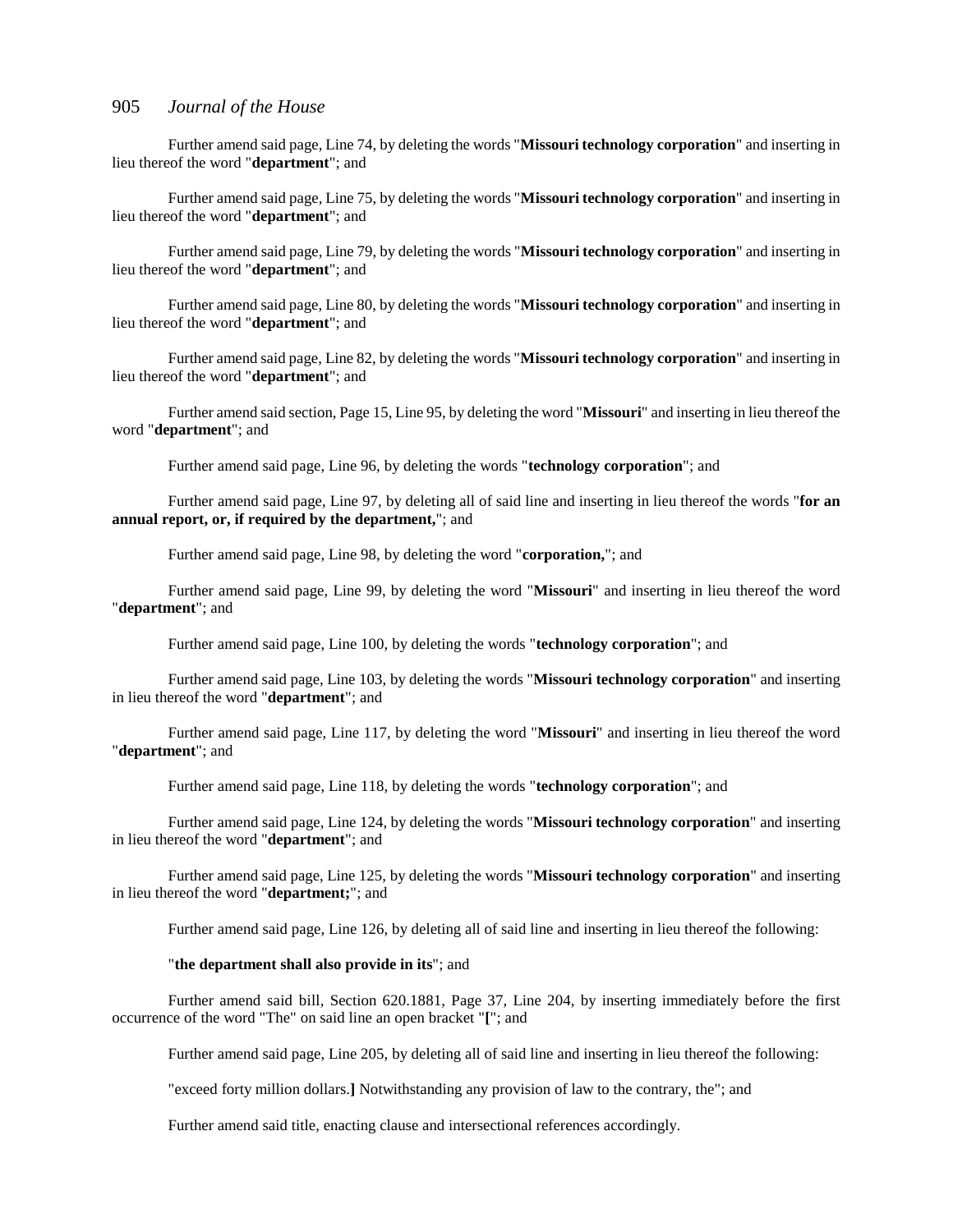Representative Brown (30) offered **House Amendment No. 1 to House Substitute Amendment No. 1 for House Amendment No. 1**.

> *House Amendment No. 1 to House Substitute Amendment No. 1 for House Amendment No. 1*

AMEND House Substitute Amendment No. 1 for House Amendment No. 1 to House Committee Substitute for House Bill No. 2058, Section 137.115, Page 2, Line 4 of said amendment, by inserting immediately after the word "**property**" the following:

"**completed after January 1, 2008**,"; and

Further amend said bill by amending the title, enacting clause, and intersectional references accordingly.

Representative Muschany assumed the Chair.

# On motion of Representative Brown (30), **House Amendment No. 1 to House Substitute Amendment No. 1 for House Amendment No. 1** was adopted.

Speaker Pro Tem Pratt resumed the Chair.

Representative Tilley moved the previous question.

Which motion was adopted by the following vote:

#### AYES: 085

| Avery            | Baker 123      | <b>Bivins</b> | <b>Brandom</b> | Brown 30       |
|------------------|----------------|---------------|----------------|----------------|
| <b>Bruns</b>     | Cooper 120     | Cooper 155    | $\cos$         | Cunningham 145 |
| Cunningham 86    | Davis          | Day           | Deeken         | Denison        |
| Dethrow          | Dixon          | Dusenberg     | Emery          | Ervin          |
| Faith            | Fares          | Fisher        | Flook          | <b>Franz</b>   |
| Funderburk       | Grisamore      | Guest         | Icet           | Jones 89       |
| Jones 117        | Kasten         | Kelly         | Kingery        | Lembke         |
| Lipke            | Loehner        | Marsh         | May            | McGhee         |
| Munzlinger       | Muschany       | Nance         | <b>Nieves</b>  | <b>Nolte</b>   |
| Onder            | Parkinson      | Parson        | Pearce         | Pollock        |
| Portwood         | Pratt          | Ouinn 7       | Richard        | Robb           |
| Ruestman         | Ruzicka        | Sander        | Sater          | Schaaf         |
| Schad            | Scharnhorst    | Schlottach    | Schneider      | Schoeller      |
| Self             | Silvey         | Smith 14      | Smith 150      | Stevenson      |
| St. Onge         | Stream         | Sutherland    | Thomson        | Threlkeld      |
| Tilley           | Wallace        | Wasson        | Wells          | Weter          |
| Wilson 119       | Wilson 130     | Wood          | Wright 159     | Mr Speaker     |
| <b>NOES: 057</b> |                |               |                |                |
| Aull             | <b>Bringer</b> | Brown 50      | <b>Burnett</b> | Casey          |
| Chappelle-Nadal  | Corcoran       | Curls         | Darrough       | Daus           |
| Donnelly         | Dougherty      | El-Amin       | Fallert        | George         |
| Grill            | Harris 110     | Haywood       | Hodges         | Holsman        |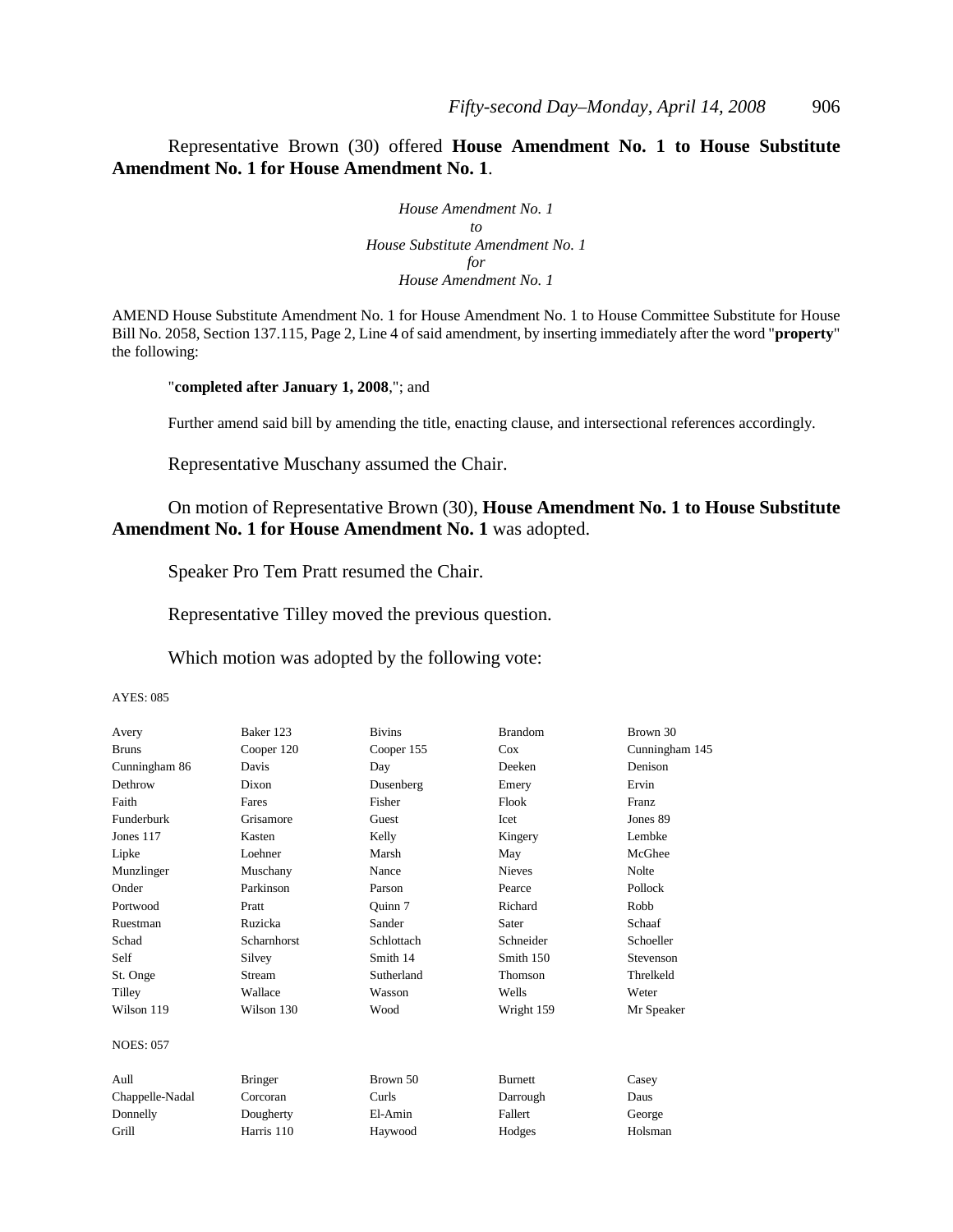| Hoskins   | Hughes    | Johnson  | Komo       | Kratky   |
|-----------|-----------|----------|------------|----------|
| Kuessner  | Lampe     | LeVota   | Liese      | Low 39   |
| Lowe 44   | Meiners   | Nasheed  | Norr       | Oxford   |
| Page      | Ouinn 9   | Robinson | Salva      | Scavuzzo |
| Schieffer | Schoemehl | Shively  | Skaggs     | Storch   |
| Swinger   | Talboy    | Todd     | Villa      | Vogt     |
| Walsh     | Walton    | Whorton  | Wildberger | Witte    |
| Yaeger    | Zimmerman |          |            |          |

#### PRESENT: 000

#### ABSENT WITH LEAVE: 019

| Baker 25     | Bland  | Frame  | Harris 23  | Hobbs    |
|--------------|--------|--------|------------|----------|
| Hubbard      | Hunter | Kraus  | McClanahan | Meadows  |
| Moore        | Roorda | Rucker | Spreng     | Viebrock |
| Wright-Jones | Yates  | Young  | Zweifel    |          |

#### VACANCIES: 002

On motion of Representative Pearce, **House Substitute Amendment No. 1 for House Amendment No. 1, as amended**, was adopted by the following vote:

#### AYES: 122

| Aull             | Avery         | Baker 123    | <b>Bivins</b>  | <b>Brandom</b> |
|------------------|---------------|--------------|----------------|----------------|
| Brown 30         | Brown 50      | <b>Bruns</b> | <b>Burnett</b> | Casey          |
| Chappelle-Nadal  | Cooper 120    | Cooper 155   | Corcoran       | Cox            |
| Cunningham 145   | Cunningham 86 | Curls        | Darrough       | Davis          |
| Day              | Deeken        | Denison      | Dethrow        | Dixon          |
| Donnelly         | Dougherty     | Dusenberg    | Emery          | Ervin          |
| Faith            | Fallert       | Fares        | Fisher         | Flook          |
| <b>Franz</b>     | Funderburk    | George       | Grisamore      | Guest          |
| Haywood          | Hughes        | Icet         | Johnson        | Jones 89       |
| Jones $117$      | Kasten        | Kelly        | Kingery        | Komo           |
| Kratky           | Lembke        | LeVota       | Liese          | Lipke          |
| Loehner          | Marsh         | May          | McGhee         | Meiners        |
| Munzlinger       | Muschany      | Nance        | Nasheed        | <b>Nieves</b>  |
| <b>Nolte</b>     | Norr          | Onder        | Page           | Parkinson      |
| Parson           | Pearce        | Pollock      | Portwood       | Pratt          |
| Ouinn 7          | Richard       | Robb         | Ruestman       | Ruzicka        |
| Salva            | Sander        | Scavuzzo     | Schaaf         | Schad          |
| Scharnhorst      | Schieffer     | Schlottach   | Schneider      | Schoeller      |
| Schoemehl        | Self          | Shively      | Silvey         | Skaggs         |
| Smith 14         | Smith 150     | Stevenson    | St. Onge       | Storch         |
| Stream           | Sutherland    | Talboy       | Thomson        | Threlkeld      |
| Tilley           | Villa         | Wallace      | Walsh          | Walton         |
| Wasson           | Wells         | Weter        | Whorton        | Wildberger     |
| Wilson 119       | Wilson 130    | Wood         | Wright 159     | Yaeger         |
| Zimmerman        | Mr Speaker    |              |                |                |
| <b>NOES: 018</b> |               |              |                |                |
| <b>Bringer</b>   | Daus          | Grill        | Harris 110     | Hodges         |
| Holsman          | Hoskins       | Kuessner     | Lampe          | Low 39         |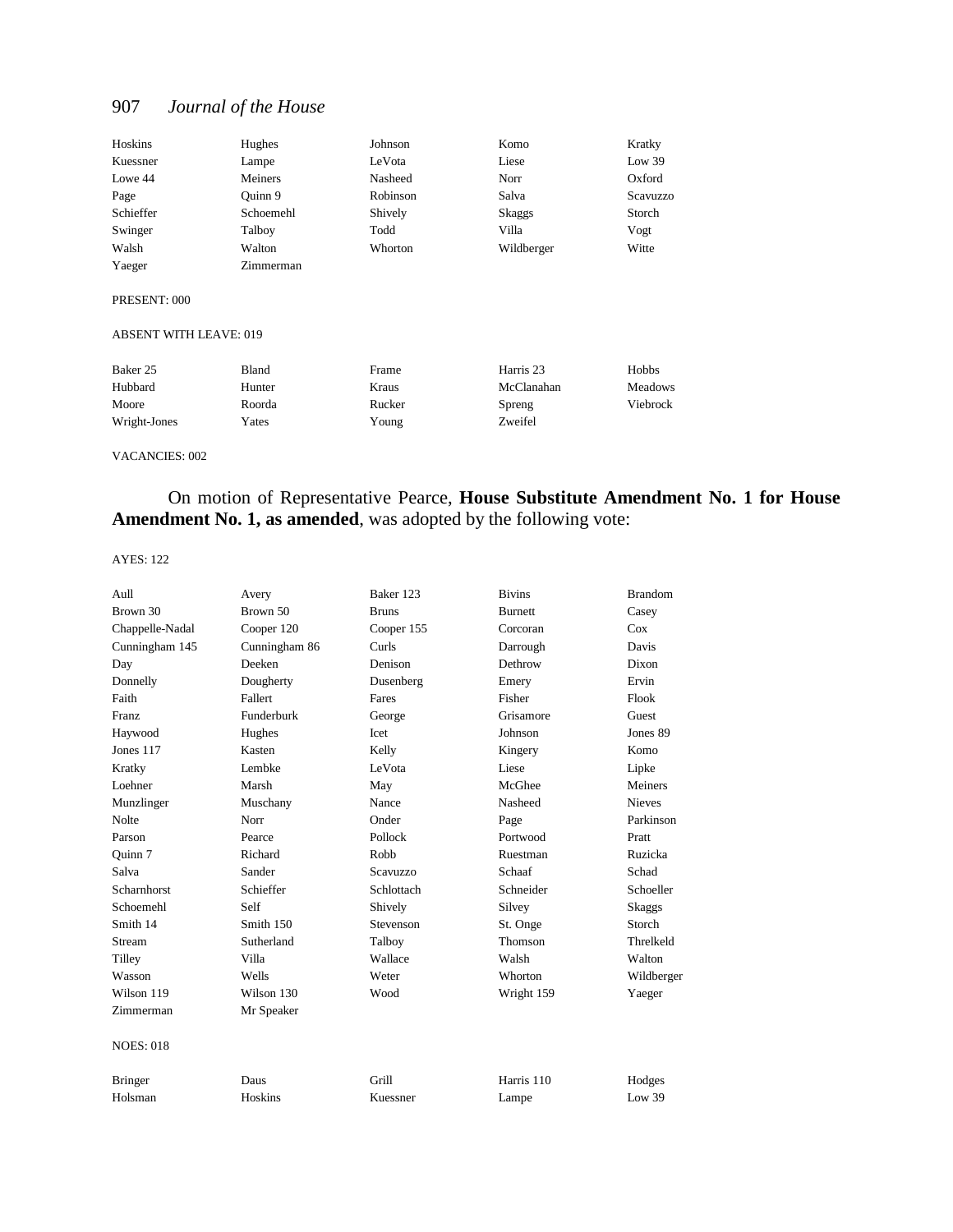# *Fifty-second Day–Monday, April 14, 2008* 908

| Lowe 44                       | Oxford   | Ouinn 9      | Robinson | Swinger    |
|-------------------------------|----------|--------------|----------|------------|
| Todd                          | Vogt     | Witte        |          |            |
|                               |          |              |          |            |
| PRESENT: 000                  |          |              |          |            |
| <b>ABSENT WITH LEAVE: 021</b> |          |              |          |            |
|                               |          |              |          |            |
| Baker 25                      | Bland    | El-Amin      | Frame    | Harris 23  |
| Hobbs                         | Hubbard  | Hunter       | Kraus    | McClanahan |
| <b>Meadows</b>                | Moore    | Roorda       | Rucker   | Sater      |
| Spreng                        | Viebrock | Wright-Jones | Yates    | Young      |
| Zweifel                       |          |              |          |            |

VACANCIES: 002

On motion of Representative Pearce, **HCS HB 2058, as amended**, was adopted.

On motion of Representative Pearce, **HCS HB 2058, as amended**, was ordered perfected and printed.

## **PERFECTION OF HOUSE JOINT RESOLUTION**

**HCS HJR 49**, relating to the appellate judicial commission, was taken up by Representative Cox.

Representative Baker (123) offered **House Amendment No. 1**.

#### *House Amendment No. 1*

AMEND House Committee Substitute for House Joint Resolution No. 49, Page 2, Section 25(d), Line 10, by deleting the word "**seven**" and inserting in lieu thereof the word "**eight**"; and

Further amend said bill, Page 2, Section 25(d), Line 15, by inserting after the word "**state**" the following:

"**and one member of the supreme court**"; and

Further amend said bill by amending the title, enacting clause, and intersectional references accordingly.

Representative Nieves assumed the Chair.

Representative Baker (123) moved that **House Amendment No. 1** be adopted.

Which motion was defeated.

Representative Cox offered **House Amendment No. 2**.

*House Amendment No. 2*

AMEND House Committee Substitute for House Joint Resolution No. 49, Page 1, Section 25(a), Line 3, by inserting after "County":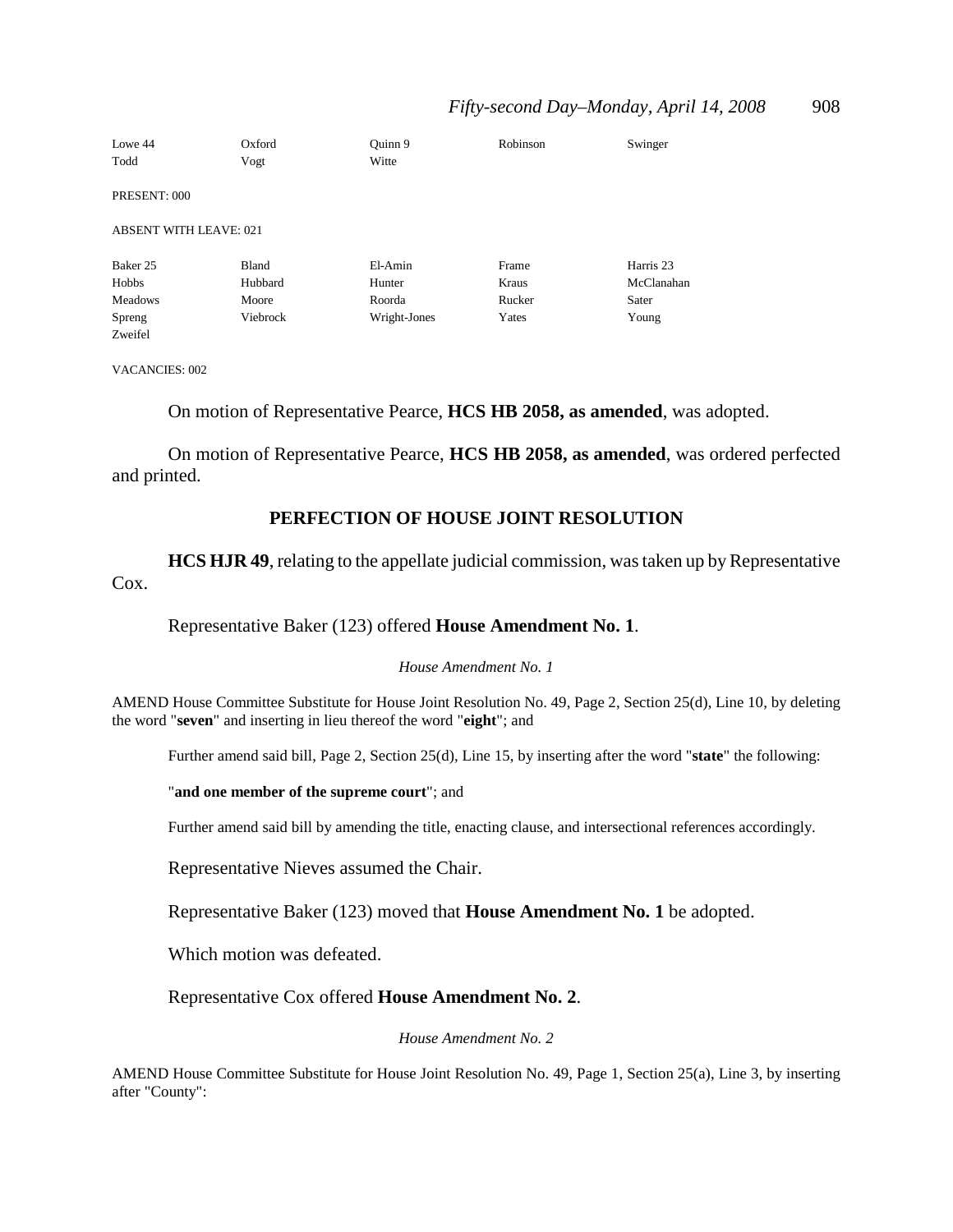"and any other judicial circuit outside of the city of St. Louis and Jackson County which has, in accordance with the provisions of Section 25(b) of this Article, elected to have their circuit and associate circuit judges appointed by the governor in the manner provided in Section 25(a) of this Article"; and

Further amend said resolution, Page 2, Section 25(d), Line 14, by deleting after "additional citizen,":

"not a member of the bar,"; and

Further amend said resolution, Page 2, Section 25(d), Line 24, by deleting "not members of the bar," and inserting on Line 25, after "said judicial circuit,":

", two of whom shall not be members of the bar,".

On motion of Representative Cox, **House Amendment No. 2** was adopted.

Speaker Pro Tem Pratt resumed the Chair.

Representative LeVota offered **House Amendment No. 3**.

Representative Stevenson raised a point of order that **House Amendment No. 3** goes beyond the scope of the bill.

The Chair ruled the point of order well taken.

Representative Zimmerman offered **House Amendment No. 4**.

Representative Stevenson raised a point of order that **House Amendment No. 4** goes beyond the scope of the bill.

The Chair ruled the point of order well taken.

Representative Kingery assumed the Chair.

Representative Tilley moved the previous question.

Which motion was adopted by the following vote:

AYES: 086

| Avery         | Baker 123  | <b>Bivins</b> | <b>Brandom</b> | Brown 30       |
|---------------|------------|---------------|----------------|----------------|
| <b>Bruns</b>  | Cooper 120 | Cooper 155    | $\cos$         | Cunningham 145 |
| Cunningham 86 | Davis      | Day           | Deeken         | Denison        |
| Dethrow       | Dixon      | Dusenberg     | Emery          | Ervin          |
| Faith         | Fares      | Fisher        | Flook          | Franz          |
| Funderburk    | Grisamore  | Guest         | Hobbs          | Hunter         |
| Icet          | Jones 89   | Jones 117     | Kasten         | Kelly          |
| Kingery       | Lembke     | Lipke         | Loehner        | May            |
| McGhee        | Moore      | Munzlinger    | Muschany       | Nance          |
| <b>Nieves</b> | Nolte      | Onder         | Parkinson      | Parson         |
| Pearce        | Pollock    | Portwood      | Pratt          | Ouinn 7        |
| Richard       | Robb       | Ruestman      | Ruzicka        | Sander         |
| Sater         | Schaaf     | Schad         | Scharnhorst    | Schlottach     |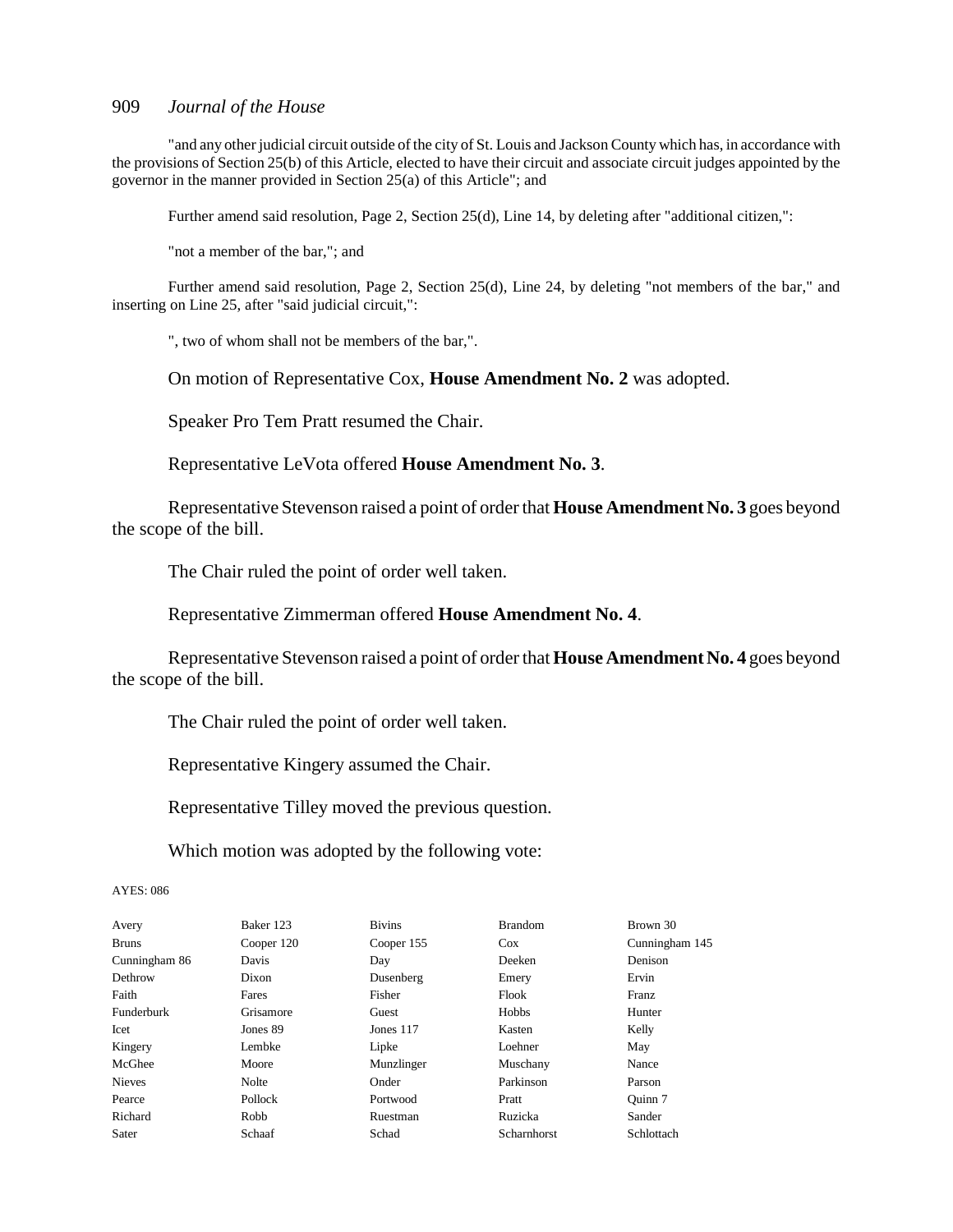# *Fifty-second Day-Monday, April 14, 2008* 910

| Schoeller<br>Stevenson<br>Tilley<br>Weter<br>Mr Speaker | Self<br>St. Onge<br>Viebrock<br>Wilson 119 | Silvey<br>Stream<br>Wallace<br>Wilson 130 | Smith 14<br>Thomson<br>Wasson<br>Wood | Smith 150<br>Threlkeld<br>Wells<br>Wright 159 |
|---------------------------------------------------------|--------------------------------------------|-------------------------------------------|---------------------------------------|-----------------------------------------------|
| <b>NOES: 055</b>                                        |                                            |                                           |                                       |                                               |
| Aull                                                    | <b>Bringer</b>                             | Brown 50                                  | <b>Burnett</b>                        | Casey                                         |
| Chappelle-Nadal                                         | Corcoran                                   | Darrough                                  | Daus                                  | Dougherty                                     |
| El-Amin                                                 | Fallert                                    | George                                    | Grill                                 | Harris 23                                     |
| Harris 110                                              | Haywood                                    | Hodges                                    | Holsman                               | Hoskins                                       |
| Hubbard                                                 | Johnson                                    | Komo                                      | Kratky                                | Kuessner                                      |
| Lampe                                                   | LeVota                                     | Liese                                     | Low 39                                | Lowe 44                                       |
| McClanahan                                              | Meiners                                    | Nasheed                                   | Norr                                  | Oxford                                        |
| Page                                                    | Quinn 9                                    | Salva                                     | Scavuzzo                              | Schieffer                                     |
| Schoemehl                                               | Shively                                    | Skaggs                                    | Storch                                | Swinger                                       |
| Talboy                                                  | Todd                                       | Villa                                     | Vogt                                  | Walsh                                         |
| Walton                                                  | Wildberger                                 | Witte                                     | Yaeger                                | Zimmerman                                     |

#### PRESENT: 000

#### ABSENT WITH LEAVE: 020

| Baker 25 | Bland        | Curls     | Donnelly       | Frame      |
|----------|--------------|-----------|----------------|------------|
| Hughes   | Kraus        | Marsh     | <b>Meadows</b> | Robinson   |
| Roorda   | Rucker       | Schneider | Spreng         | Sutherland |
| Whorton  | Wright-Jones | Yates     | Young          | Zweifel    |

VACANCIES: 002

Speaker Pro Tem Pratt resumed the Chair.

On motion of Representative Cox, **HCS HJR 49, as amended**, was adopted.

On motion of Representative Cox, **HCS HJR 49, as amended**, was ordered perfected and printed by the following vote:

#### AYES: 080

| Avery      | Baker 123  | <b>Bivins</b> | Brown 30       | <b>Bruns</b>      |
|------------|------------|---------------|----------------|-------------------|
| Cooper 120 | Cooper 155 | $\cos$        | Cunningham 145 | Cunningham 86     |
| Davis      | Day        | Deeken        | Denison        | Dethrow           |
| Dixon      | Dougherty  | Dusenberg     | Emery          | Ervin             |
| Faith      | Fares      | Fisher        | <b>Franz</b>   | <b>Funderburk</b> |
| Haywood    | Hobbs      | Hoskins       | Hunter         | Icet              |
| Jones 89   | Jones 117  | Kasten        | Kelly          | Kingery           |
| Lembke     | Loehner    | May           | McGhee         | Moore             |
| Munzlinger | Muschany   | <b>Nieves</b> | Onder          | Parkinson         |
| Parson     | Pollock    | Portwood      | Ouinn 7        | Richard           |
| Robb       | Ruestman   | Ruzicka       | Sander         | Sater             |
| Schaaf     | Schad      | Scharnhorst   | Schlottach     | Schneider         |
| Schoeller  | Self       | Smith 14      | Smith 150      | Stevenson         |
| Stream     | Thomson    | Threlkeld     | Tilley         | Viebrock          |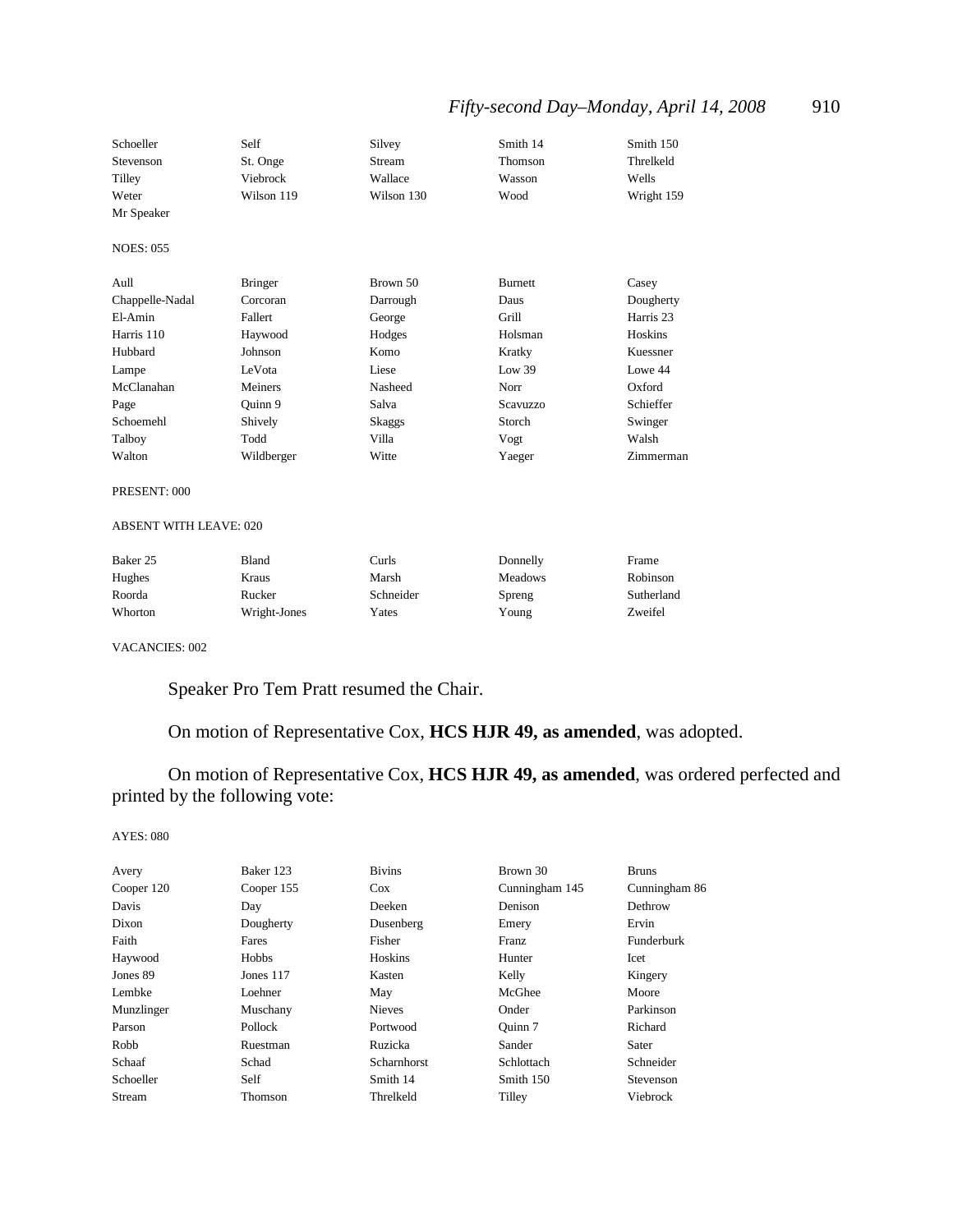| Wallace<br>Wilson 119         | Walton<br>Wilson 130 | Wasson<br>Wood       | Wells<br>Wright 159 | Weter<br>Mr Speaker |
|-------------------------------|----------------------|----------------------|---------------------|---------------------|
| <b>NOES: 063</b>              |                      |                      |                     |                     |
| Aull                          | <b>Brandom</b>       | <b>Bringer</b>       | Brown 50            | <b>Burnett</b>      |
| Casey                         | Corcoran             | Darrough             | Daus                | Donnelly            |
| El-Amin                       | Fallert              | Flook                | George              | Grill               |
| Grisamore                     | Guest                | Harris <sub>23</sub> | Harris 110          | Hodges              |
| Holsman                       | Hubbard              | Hughes               | Johnson             | Komo                |
| Kratky                        | Kuessner             | Lampe                | LeVota              | Liese               |
| Lipke                         | Low 39               | Lowe 44              | McClanahan          | Meiners             |
| Nance                         | Nasheed              | <b>Nolte</b>         | Norr                | Oxford              |
| Page                          | Pearce               | Pratt                | Ouinn 9             | Salva               |
| Scavuzzo                      | Schieffer            | Schoemehl            | Shively             | Silvey              |
| Skaggs                        | St. Onge             | Storch               | Swinger             | Talboy              |
| Todd                          | Villa                | Vogt                 | Walsh               | Wildberger          |
| Witte                         | Yaeger               | Zimmerman            |                     |                     |
| PRESENT: 000                  |                      |                      |                     |                     |
| <b>ABSENT WITH LEAVE: 018</b> |                      |                      |                     |                     |
| Baker <sub>25</sub>           | <b>Bland</b>         | Chappelle-Nadal      | Curls               | Frame               |
| Kraus                         | Marsh                | <b>Meadows</b>       | Robinson            | Roorda              |
| Rucker                        | Spreng               | Sutherland           | Whorton             | Wright-Jones        |
| Yates                         | Young                | Zweifel              |                     |                     |

VACANCIES: 002

# **REFERRAL OF HOUSE BILL**

The following House Bill was referred to the Committee indicated:

## **HB 2508** - Special Committee on Family Services

## **COMMITTEE REPORTS**

**Committee on Elementary and Secondary Education**, Chairman Cunningham (86) reporting:

Mr. Speaker: Your Committee on Elementary and Secondary Education, to which was referred **HB 1745**, begs leave to report it has examined the same and recommends that the **House Committee Substitute Do Pass**, and pursuant to Rule 25(21)(f) be referred to the Committee on Rules.

**Special Committee on Government Affairs**, Chairman Deeken reporting:

Mr. Speaker: Your Special Committee on Government Affairs, to which was returned **HCS HB 1723**, begs leave to report it has examined the same and recommends that the **House Committee Substitute Do Pass**, and pursuant to Rule 25(21)(f) be referred to the Committee on Rules.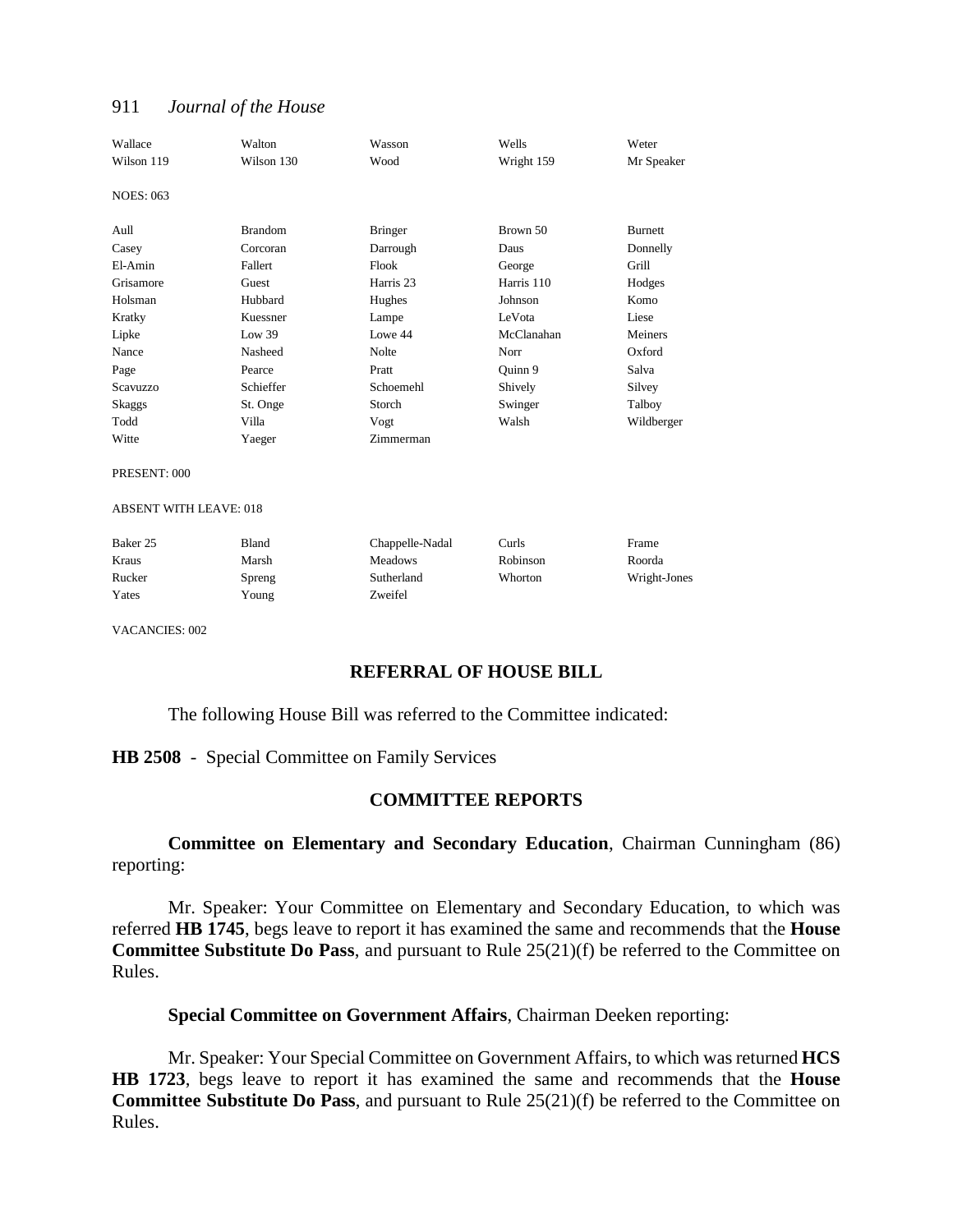Mr. Speaker: Your Special Committee on Government Affairs, to which was referred **HB 1794**, begs leave to report it has examined the same and recommends that the **House Committee Substitute Do Pass**, and pursuant to Rule 25(21)(f) be referred to the Committee on Rules.

Mr. Speaker: Your Special Committee on Government Affairs, to which was referred **HB 1954**, begs leave to report it has examined the same and recommends that it **Do Pass**, and pursuant to Rule 25(21)(f) be referred to the Committee on Rules.

Mr. Speaker: Your Special Committee on Government Affairs, to which was referred **SCS SB 806**, begs leave to report it has examined the same and recommends that it **Do Pass**, and pursuant to Rule 25(21)(f) be referred to the Committee on Rules.

**Special Committee on Professional Registration and Licensing**, Chairman Wasson reporting:

Mr. Speaker: Your Special Committee on Professional Registration and Licensing, to which was referred **HB 1700**, begs leave to report it has examined the same and recommends that the **House Committee Substitute Do Pass**, and pursuant to Rule 25(21)(f) be referred to the Committee on Rules.

## **Special Committee on Utilities**, Chairman Emery reporting:

Mr. Speaker: Your Special Committee on Utilities, to which was referred **HB 1582** and **HB 1963**, begs leave to report it has examined the same and recommends that the **House Committee Substitute Do Pass**, and pursuant to Rule 25(21)(f) be referred to the Committee on Rules.

Mr. Speaker: Your Special Committee on Utilities, to which was referred **HB 2279**, begs leave to report it has examined the same and recommends that the **House Committee Substitute Do Pass**, and pursuant to Rule 25(21)(f) be referred to the Committee on Rules.

Mr. Speaker: Your Special Committee on Utilities, to which was referred **SB 958**, begs leave to report it has examined the same and recommends that the **House Committee Substitute Do Pass**, and pursuant to Rule 25(21)(f) be referred to the Committee on Rules.

# **Committee on Rules**, Chairman Cooper (120) reporting:

Mr. Speaker: Your Committee on Rules, to which was referred **HCS HB 1933**, begs leave to report it has examined the same and recommends that it **Be Returned to Committee of Origin**.

Mr. Speaker: Your Committee on Rules, to which was referred **HCS HB 2016**, begs leave to report it has examined the same and recommends that it **Do Pass**.

Mr. Speaker: Your Committee on Rules, to which was referred **HCS HB 2023**, begs leave to report it has examined the same and recommends that it **Do Pass**.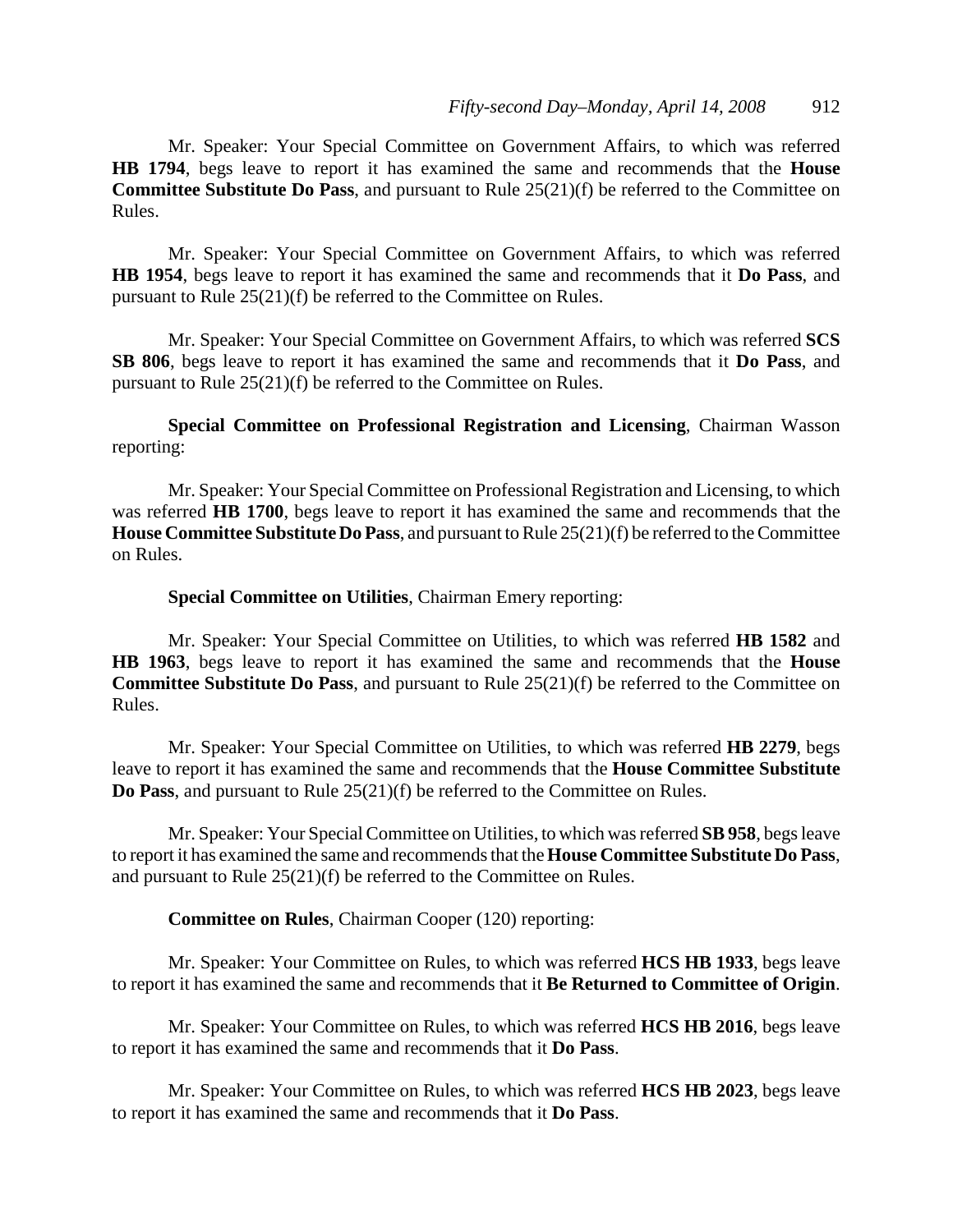Mr. Speaker: Your Committee on Rules, to which was referred **HCS SB 723**, begs leave to report it has examined the same and recommends that it **Do Pass by Consent**.

Mr. Speaker: Your Committee on Rules, to which was referred **HCS SB 733**, begs leave to report it has examined the same and recommends that it **Do Pass by Consent**.

Mr. Speaker: Your Committee on Rules, to which was referred **HCS SB 820**, begs leave to report it has examined the same and recommends that it **Do Pass by Consent**.

Mr. Speaker: Your Committee on Rules, to which was referred **SB 839**, begs leave to report it has examined the same and recommends that it **Do Pass - NOT CONSENT**.

Mr. Speaker: Your Committee on Rules, to which was referred **HCS SB 841**, begs leave to report it has examined the same and recommends that it **Do Pass**.

Mr. Speaker: Your Committee on Rules, to which was referred **HCS SB 856**, begs leave to report it has examined the same and recommends that it **Do Pass by Consent**.

Mr. Speaker: Your Committee on Rules, to which was referred **SB 896**, begs leave to report it has examined the same and recommends that it **Do Pass by Consent**.

Mr. Speaker: Your Committee on Rules, to which was referred **SB 928**, begs leave to report it has examined the same and recommends that it **Do Pass by Consent**.

Mr. Speaker: Your Committee on Rules, to which was referred **HCS SB 932**, begs leave to report it has examined the same and recommends that it **Do Pass**.

Mr. Speaker: Your Committee on Rules, to which was referred **SB 936**, begs leave to report it has examined the same and recommends that it **Do Pass by Consent**.

Mr. Speaker: Your Committee on Rules, to which was referred **HCS SB 943**, begs leave to report it has examined the same and recommends that it **Do Pass by Consent**.

Mr. Speaker: Your Committee on Rules, to which was referred **SS SCS SB 944**, begs leave to report it has examined the same and recommends that it **Do Pass**.

Mr. Speaker: Your Committee on Rules, to which was referred **SB 955**, begs leave to report it has examined the same and recommends that it **Do Pass**.

Mr. Speaker: Your Committee on Rules, to which was referred **SB 956**, begs leave to report it has examined the same and recommends that it **Do Pass by Consent**.

Mr. Speaker: Your Committee on Rules, to which was referred **SCS SB 967**, begs leave to report it has examined the same and recommends that it **Do Pass**.

Mr. Speaker: Your Committee on Rules, to which was referred **SB 979**, begs leave to report it has examined the same and recommends that it **Do Pass by Consent**.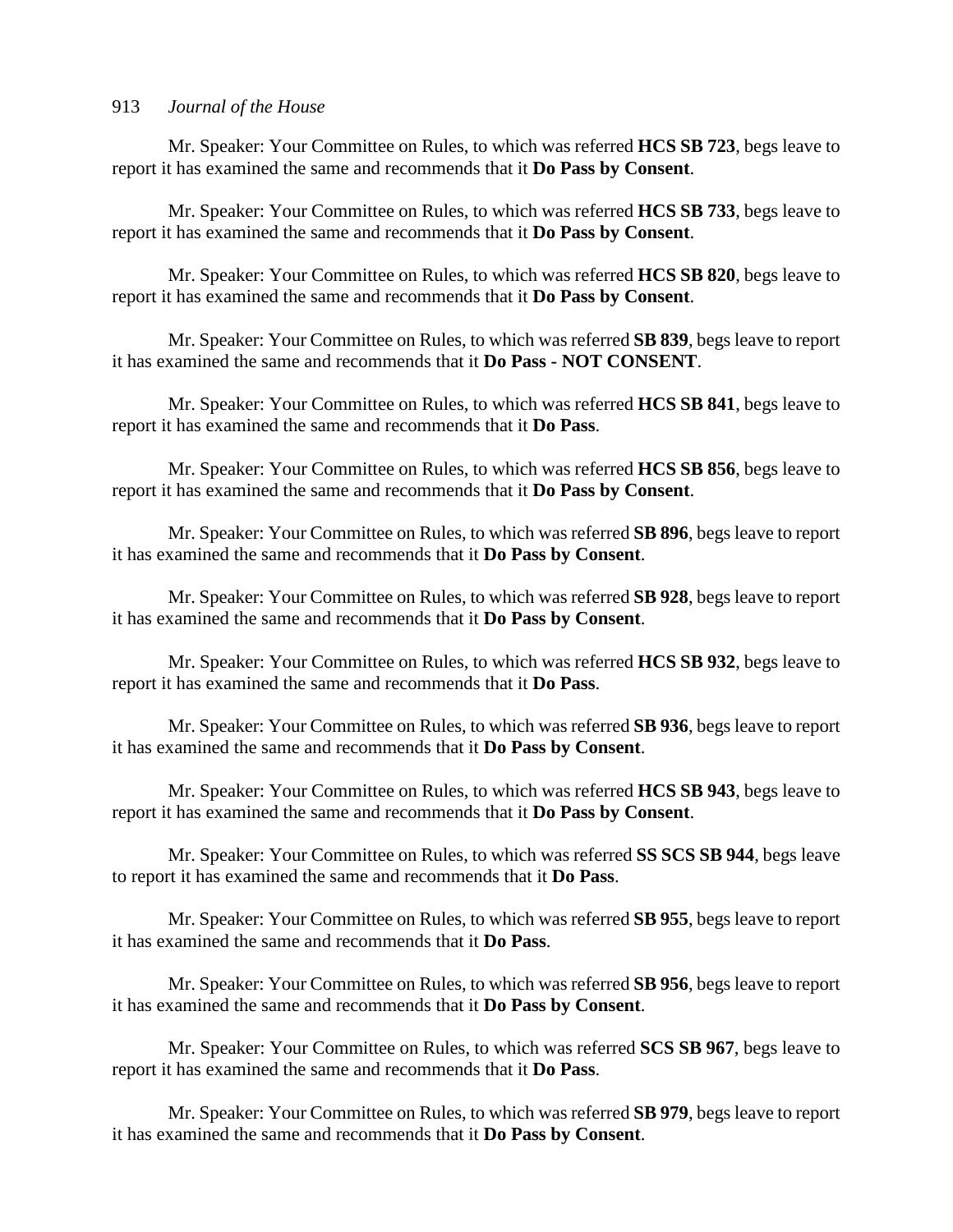Mr. Speaker: Your Committee on Rules, to which was referred **SB 980**, begs leave to report it has examined the same and recommends that it **Do Pass by Consent**.

Mr. Speaker: Your Committee on Rules, to which was referred **HCS SB 1002**, begs leave to report it has examined the same and recommends that it **Do Pass by Consent**.

Mr. Speaker: Your Committee on Rules, to which was referred **HCS SCS SB 1008**, begs leave to report it has examined the same and recommends that it **Do Pass by Consent**.

Mr. Speaker: Your Committee on Rules, to which was referred **HCS SB 1010**, begs leave to report it has examined the same and recommends that it **Do Pass**.

Mr. Speaker: Your Committee on Rules, to which was referred **SCS SB 1044**, begs leave to report it has examined the same and recommends that it **Do Pass by Consent**.

Mr. Speaker: Your Committee on Rules, to which was referred **SB 1061**, begs leave to report it has examined the same and recommends that it **Do Pass by Consent**.

Mr. Speaker: Your Committee on Rules, to which was referred **HCS SCS SB 1131**, begs leave to report it has examined the same and recommends that it **Do Pass by Consent**.

Mr. Speaker: Your Committee on Rules, to which was referred **HCS SB 1135**, begs leave to report it has examined the same and recommends that it **Do Pass by Consent**.

Mr. Speaker: Your Committee on Rules, to which was referred **SCS SB 1150**, begs leave to report it has examined the same and recommends that it **Do Pass by Consent**.

Mr. Speaker: Your Committee on Rules, to which was referred **HCS SCS SBs 1153, 1154, 1155 & 1156**, begs leave to report it has examined the same and recommends that it **Do Pass by Consent**.

Mr. Speaker: Your Committee on Rules, to which was referred **SCS SB 1168**, begs leave to report it has examined the same and recommends that it **Do Pass by Consent**.

Mr. Speaker: Your Committee on Rules, to which was referred **SB 1177**, begs leave to report it has examined the same and recommends that it **Do Pass by Consent**.

Mr. Speaker: Your Committee on Rules, to which was referred **SB 1187**, begs leave to report it has examined the same and recommends that it **Do Pass by Consent**.

Mr. Speaker: Your Committee on Rules, to which was referred **SB 1190**, begs leave to report it has examined the same and recommends that it **Do Pass by Consent**.

# **MESSAGE FROM THE SENATE**

Mr. Speaker: I am instructed by the Senate to inform the House of Representatives that the Senate has taken up and adopted **SCR 40**.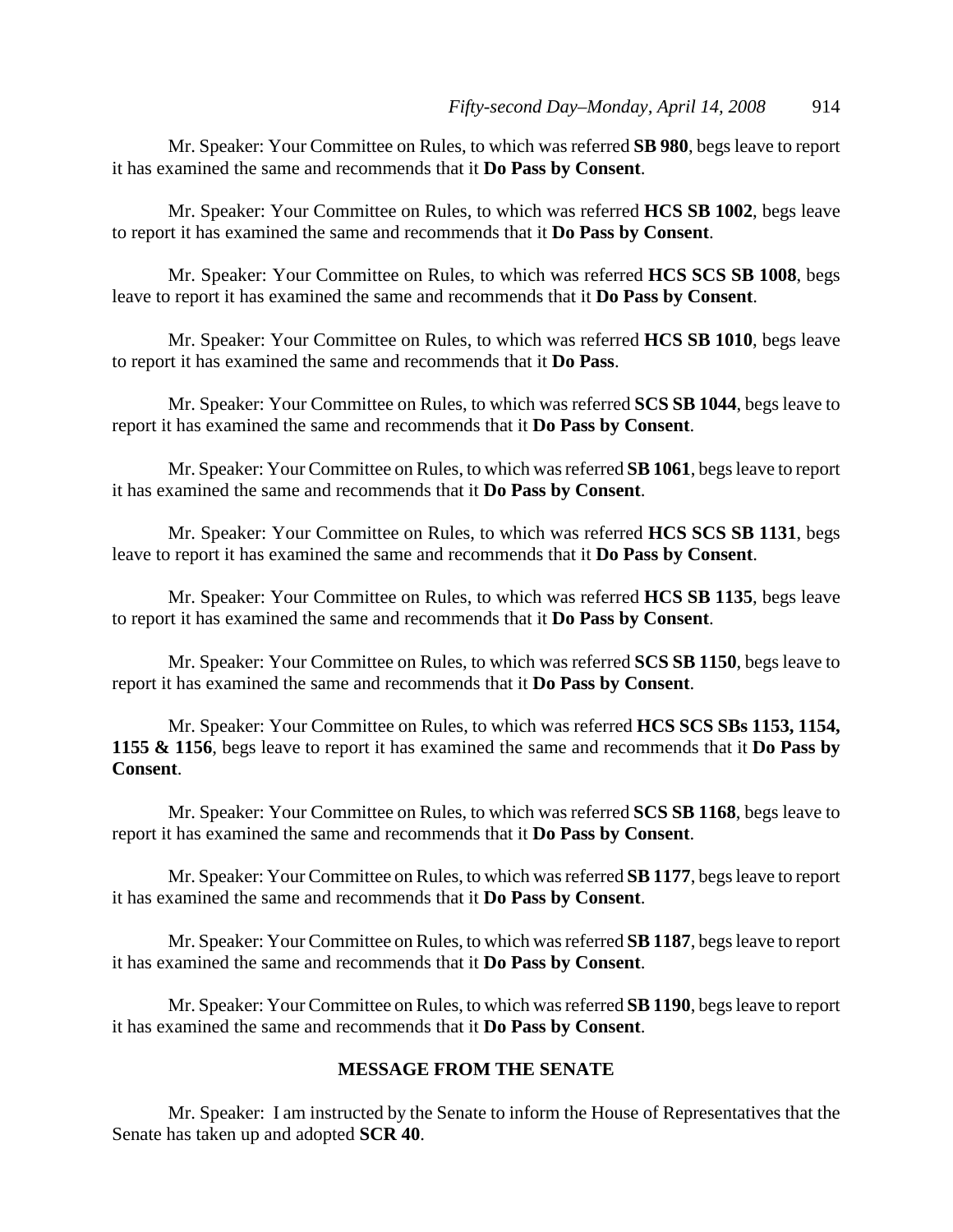#### SENATE CONCURRENT RESOLUTION NO. 40

WHEREAS, the U.S. Consumer Product Safety Commission (CPSC) is charged with protecting the public from unreasonable risks of serious injury or death from more than 15,000 types of consumer products under the agency's jurisdiction. The CPSC has rated furniture tip-overs as number 3 of the top 5 hidden home hazards; and

WHEREAS, according to the CPSC, each year an estimated 3,000 children ages 5 and younger nationwide go to the emergency room with injuries caused by television sets falling or tipping over, and at least 100 people - mostly young children - have been killed since 2000 by falling televisions or other furniture; and

WHEREAS, in September of 2006, the CPSC warned parents and caregivers about the dangers of television sets and heavy furniture tipping over and killing young children. From 2000 to 2005, CPSC had reports of 36 television tip-over deaths and 65 furniture tip-over deaths. More than 80% of all these deaths involved young children; and

WHEREAS, the number of deaths due to furniture tip-overs is on the rise. In 2006, the CPSC reported 31 deaths from improperly secured furniture and televisions, with tip-overs resulting in an average of 22 deaths per year; and

WHEREAS, very heavy furniture items can potentially cause crush injuries, but more commonly when a large dresser, shelf, or home entertainment center tips, the resulting injury is often suffocation. Children become pinned between the tipping furniture and the bed or floor, unable to breathe or call for help, making it a nearly silent event; and

WHEREAS, the danger of tipping comes when a child tries to climb the front of a furniture piece. In these accidents, the child attempts to reach the top of the furniture piece by using a bottom drawer or shelf like a step. The weight of the furniture and the child pulling down in the front causes the whole piece to tilt forward. Heavy items on top of the furniture can fall on the child or the furniture piece itself can fall forward onto the child; and

WHEREAS, the committee of the American Society for Testing and Materials (ASTM) met in March 2007 to discuss and revise a proposed standard for testing tipping on dressers, armoires, and drawer chests. However, the ASTM can only establish voluntary standards and the proposed revised standard does not include other types of furniture such as entertainment centers, television stands, or any piece of furniture 30 inches in height or less; and

WHEREAS, while the ASTM, furniture executives, and consumer safety advocates are working together to form voluntary safety standards to address this issue, the increase in tipping furniture deaths and injuries to children demands mandatory regulation regarding labeling, furniture standards, and the use of anchoring devices:

NOW THEREFORE BE IT RESOLVED that the members of the Missouri Senate, Ninety-Fourth General Assembly, Second Regular Session, the House of Representatives concurring therein, hereby urge the United States Congress and the Consumer Product Safety Commission to immediately enact regulations that:

(1) Strengthen incentives for use of the ASTM International's voluntary furniture safety standard for furniture tip-over hazards;

(2) Strengthen incentives for use of warning labels on tip-over risks to be posted on all assembled and ready-toassemble furniture and major appliances;

(3) Strengthen incentives for all furniture and major appliances with a tip-over risk to come with anchoring devices that can be used to safely secure them to walls; and

(4) Promote the dissemination of educational material and information to the public regarding furniture tip-over dangers and ease of prevention through the use of safety devices; and

BE IT FURTHER RESOLVED that the Secretary of the Missouri Senate be instructed to prepare properly inscribed copies of this resolution for Nancy A. Nord, the Acting Chairman of the Consumer Product Safety Commission and each member of Missouri's Congressional delegation.

In which the concurrence of the House is respectfully requested.

The following member's presence was noted: Bland.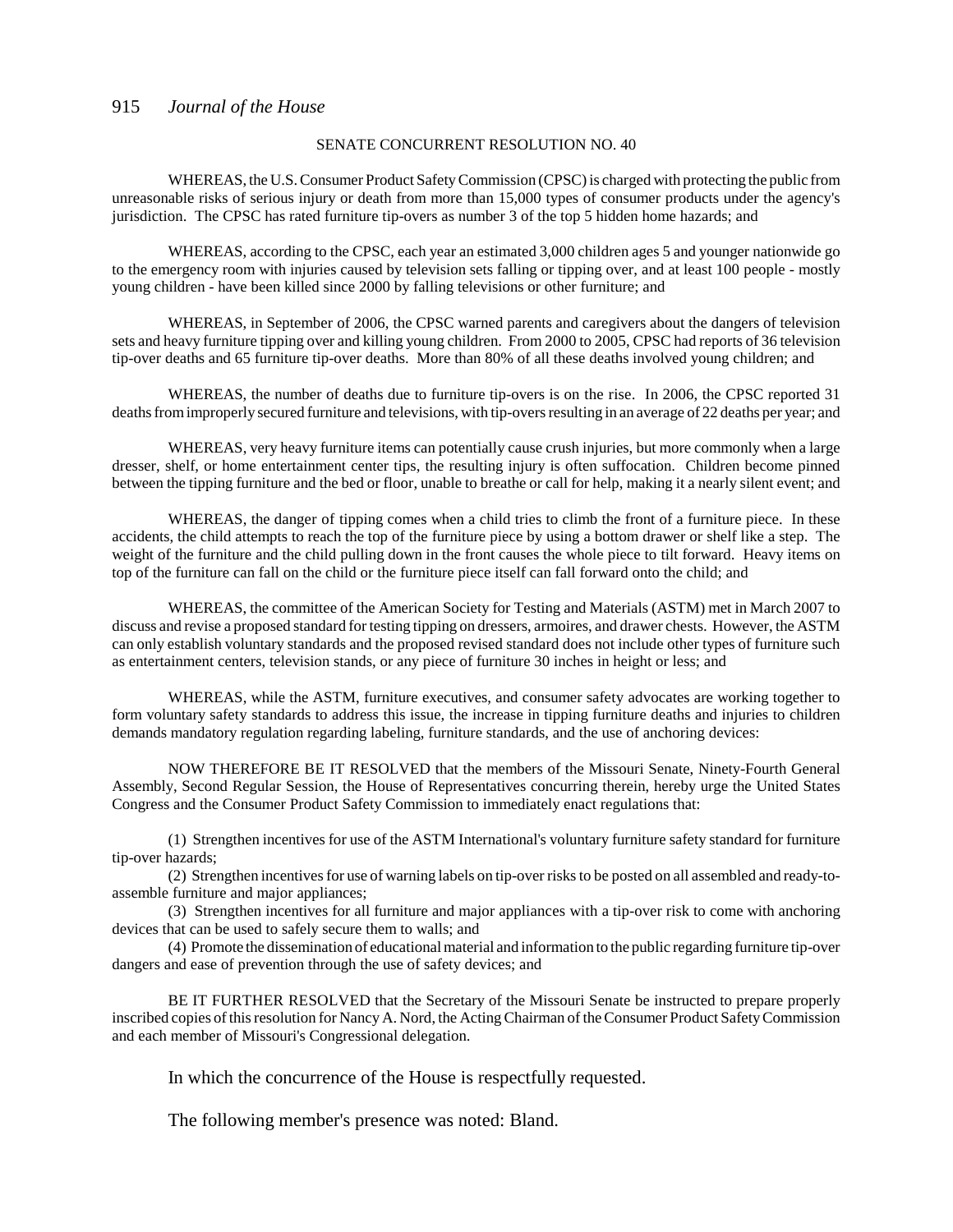# **ADJOURNMENT**

On motion of Representative Tilley, the House adjourned until 10:00 a.m., Tuesday, April 15, 2008.

# **CORRECTION TO THE HOUSE JOURNAL**

Correct House Journal, Fifty-first Day, Thursday, April 10, 2008, Page 881, Line 20, by deleting all of said line.

# **COMMITTEE MEETINGS**

BUDGET Wednesday, April 16, 2008, 8:00 a.m. Hearing Room 3. Executive session may follow. Tax Credit Review.

CONSERVATION AND NATURAL RESOURCES Wednesday, April 16, 2008, 8:00 a.m. Hearing Room 4. Executive session only.

CRIME PREVENTION AND PUBLIC SAFETY Tuesday, April 15, 2008, 12:00 p.m. Hearing Room 6. Executive session may follow. Public hearings to be held on: HB 1708, HB 1795

**ELECTIONS** Tuesday, April 15, 2008, 8:15 a.m. Hearing Room 5. Executive session may follow. Public hearing to be held on: HB 2592

ELEMENTARY AND SECONDARY EDUCATION Wednesday, April 16, 2008, Hearing Room 5 upon afternoon adjournment. Executive session may follow. Public hearings to be held on: HB 1683, HB 2281, HB 2489, HB 2537, HB 2547

HEALTH CARE POLICY Tuesday, April 15, 2008, 12:00 p.m. Hearing Room 7. Executive session may follow. Public hearings to be held on: HB 2265, HB 2351

JOINT COMMITTEE ON PUBLIC EMPLOYEE RETIREMENT Thursday, April 17, 2008, 8:30 a.m. Hearing Room 1. Second quarter meeting.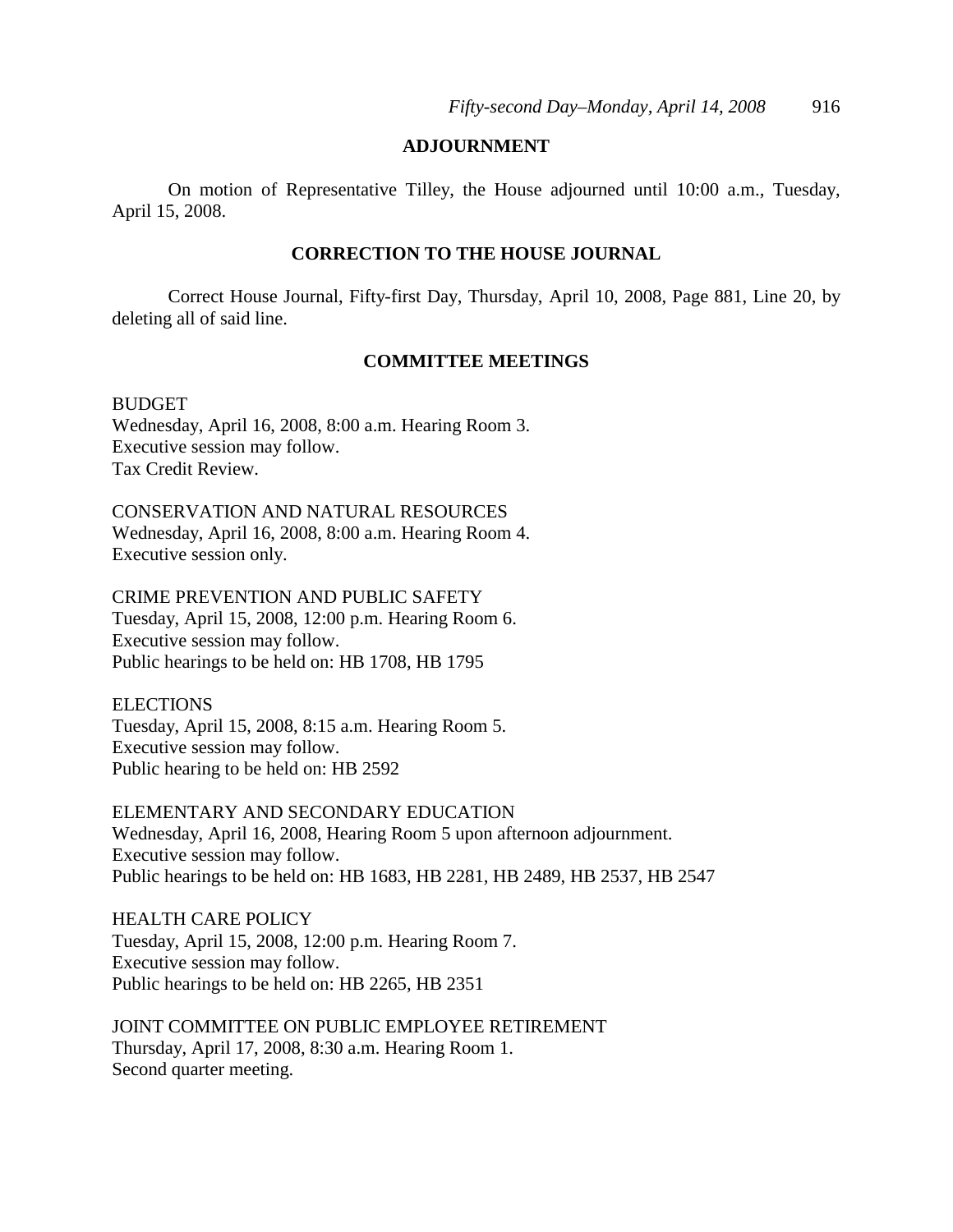**JUDICIARY** 

Tuesday, April 15, 2008, Hearing Room 1 upon morning recess. Judicial Transfer Work Group presentation. No public testimony.

LOCAL GOVERNMENT Wednesday, April 16, 2008, Hearing Room 4 upon morning recess. Executive session may follow. Public hearings to be held on: HB 2347, HB 2550, HB 2367, HB 2396, HB 2474, HB 2026

## RULES - PURSUANT TO RULE 25(21)(f)

Tuesday, April 15, 2008, Hearing Room 3 upon afternoon adjournment. Executive session may follow. Public hearings to be held on: HCS HB 1700, HB 1764, HCS HB 2279, HCS SB 797, SB 1016, SB 1068, HCS SB 978, HCS SCS SB 1033, SCS SB 1235, HCS SB 1074, HCS SB 958, SCS SB 806

# SPECIAL COMMITTEE ON AGRI-BUSINESS

Tuesday, April 15, 2008, 8:00 a.m. Hearing Room 4. Executive session may follow. Public hearing to be held on: SS SCS SB 931

SPECIAL COMMITTEE ON ENERGY AND ENVIRONMENT Tuesday, April 15, 2008, Hearing Room 3 upon morning recess. Presentation - Energy Supply for Missouri's Future. Frank Clemente - Peabody Consultant. AMENDED. Public hearings to be held on: HB 2442, SB 1116

SPECIAL COMMITTEE ON FAMILY SERVICES Wednesday, April 16, 2008, 9:00 a.m. Hearing Room 1. Executive session may follow. Public hearing to be held on: HB 2508

SPECIAL COMMITTEE ON GENERAL LAWS Tuesday, April 15, 2008, 8:00 a.m. Hearing Room 6. Executive session may follow. Public hearings to be held on: HB 2420, HB 2494, HB 2529, SCS SB 939

SPECIAL COMMITTEE ON HEALTHCARE TRANSFORMATION Wednesday, April 16, 2008, 8:00 a.m. Hearing Room 5. Executive session may follow.

SPECIAL COMMITTEE ON HOMELAND SECURITY Wednesday, April 16, 2008, 12:00 p.m. Hearing Room 6. Executive session may follow. Public hearings to be held on: HB 2235, HB 2455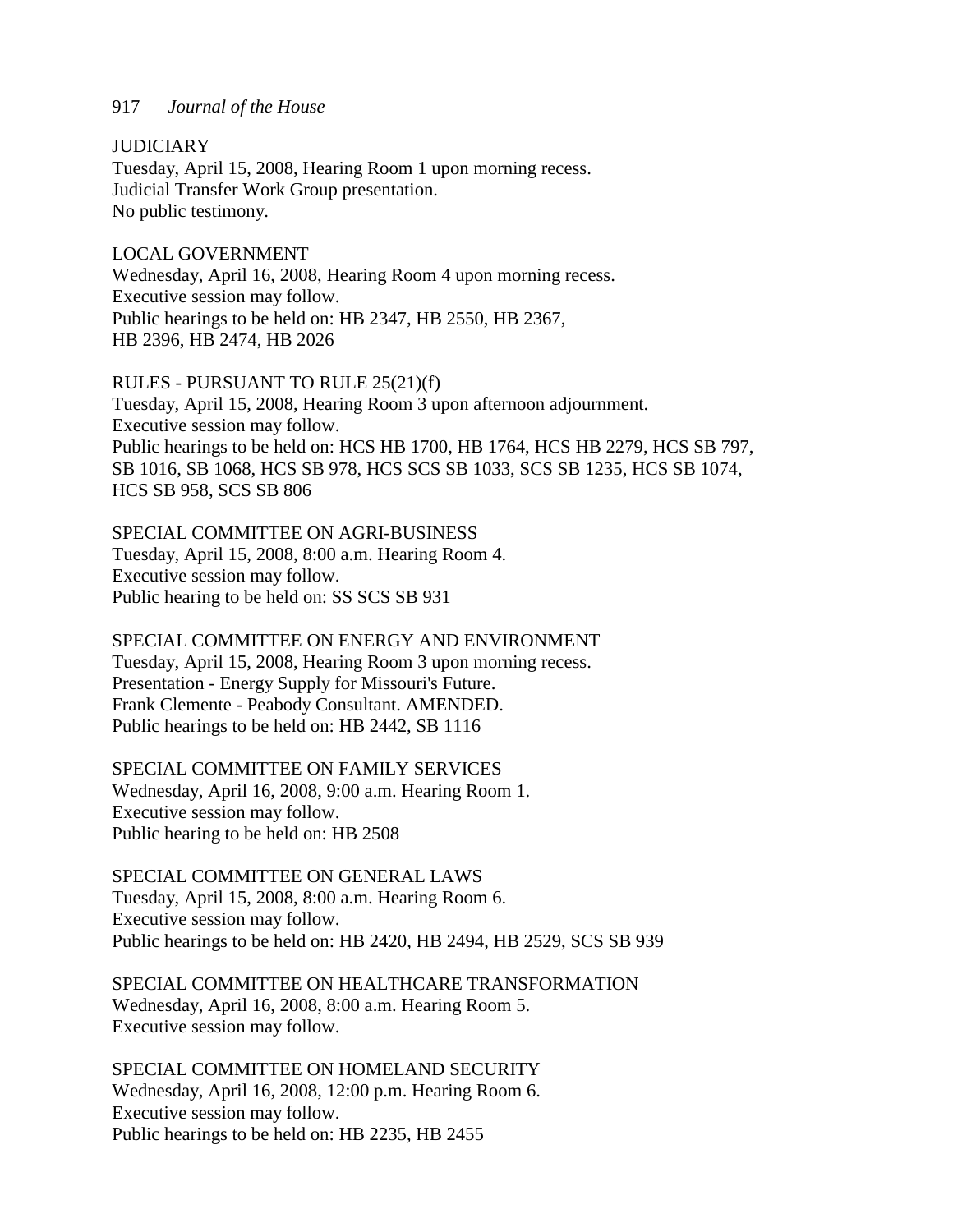SPECIAL COMMITTEE ON JOB CREATION AND ECONOMIC DEVELOPMENT Wednesday, April 16, 2008, 8:00 a.m. Hearing Room 7. Executive session may follow. Public hearings to be held on: HB 1699, HB 2215

SPECIAL COMMITTEE ON RURAL COMMUNITY DEVELOPMENT

Tuesday, April 15, 2008, 8:00 a.m. Hearing Room 7. Executive session may follow. Public hearing to be held on: HB 2514

SPECIAL COMMITTEE ON STUDENT ACHIEVEMENT Wednesday, April 16, 2008, 8:30 a.m. Hearing Room 6. Executive session may follow. Public hearing to be held on: SB 863

SPECIAL COMMITTEE ON TAX REFORM Tuesday, April 15, 2008, Hearing Room 4 upon morning recess. Executive session may follow. Public hearing to be held on: SCS SB 1105

SPECIAL COMMITTEE ON TOURISM Wednesday, April 16, 2008, Hearing Room 1 upon morning recess. Executive session may follow. Public hearings to be held on: HCR 34, HCR 35, HB 1673

SPECIAL COMMITTEE ON URBAN ISSUES Tuesday, April 15, 2008, Hearing Room 7 upon afternoon adjournment. Executive session may follow. Public hearings to be held on: HB 2322, HB 2535

SPECIAL COMMITTEE ON UTILITIES Wednesday, April 16, 2008, 12:00 p.m. Hearing Room 5. Executive session may follow. AMENDED. Public hearings to be held on: HB 1606, SCS SBs 1034 & 802

TRANSPORTATION Tuesday, April 15, 2008, 8:00 a.m. Hearing Room 1. Executive session may follow. Public hearings to be held on: HB 2093, HB 1999, HB 1905, HB 1665, SS SCS SBs 761 & 774, SCS SBs 930 & 947

WAYS AND MEANS Tuesday, April 15, 2008, 9:00 a.m. Hearing Room 3. Executive session.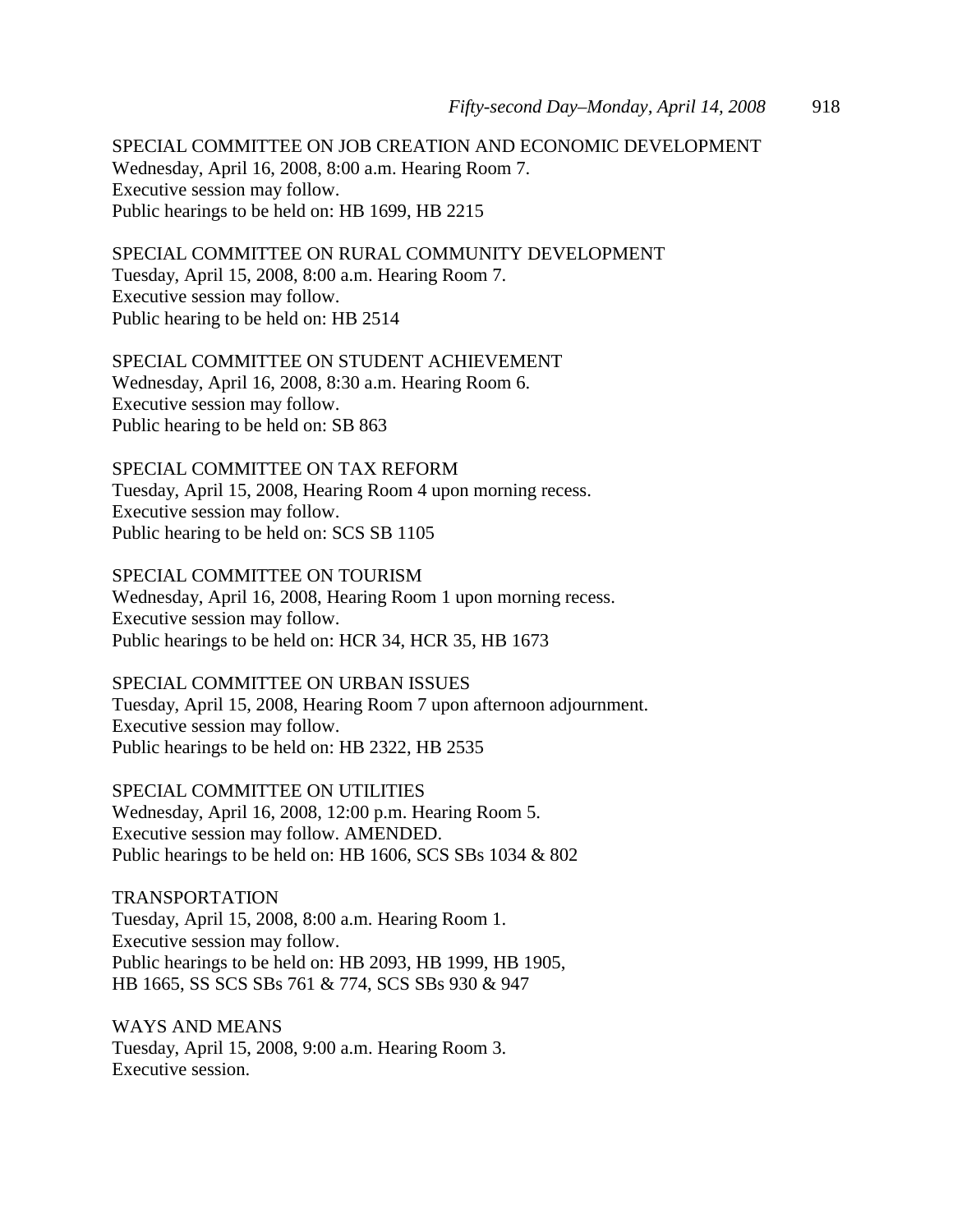# **HOUSE CALENDAR**

# FIFTY-THIRD DAY, TUESDAY, APRIL 15, 2008

# **HOUSE JOINT RESOLUTION FOR PERFECTION**

HCS HJR 71 - Fisher

# **HOUSE BILLS FOR PERFECTION**

- 1 HB 1911 Muschany
- 2 HB 1806 Schaaf
- 3 HCS HB 1626 Emery
- 4 HCS HB 1836 Flook
- 5 HCS#2 HB 1886 Scharnhorst
- 6 HCS HBs 1788 & 1882 Day
- 7 HCS HB 1802 Wilson (130)
- 8 HCS HB 1644 Muschany
- 9 HCS HB 1813 Dougherty
- 10 HCS HB 1649 Franz
- 11 HCS#2 HB 1423 St. Onge
- 12 HCS HBs 2062 & 1518 Pearce
- 13 HCS HB 1474 Cunningham (86)
- 14 HCS HB 2250 Sutherland
- 15 HB 1957 Hughes
- 16 HB 1756 Walton
- 17 HCS HB 2060 Deeken
- 18 HB 2144 Whorton
- 19 HB 1535 Deeken
- 20 HB 1517 Cox
- 21 HCS HB 2112 Emery
- 22 HB 1372 McGhee
- 23 HCS HB 1590 Munzlinger
- 24 HCS HB 1504 Walton
- 25 HCS HBs 2040 & 2430, as amended Jetton
- 26 HB 2191 Nasheed
- 27 HCS HB 2156 Grill
- 28 HCS HB 2159 Grill
- 29 HCS HBs 1831 & 1472, (2 1/2 hours debate on Perfection) Onder
- 30 HB 1562 LeVota
- 31 HCS HB 1383 Cox
- 32 HCS HB 2239 Stevenson
- 33 HCS HB 2393 Richard